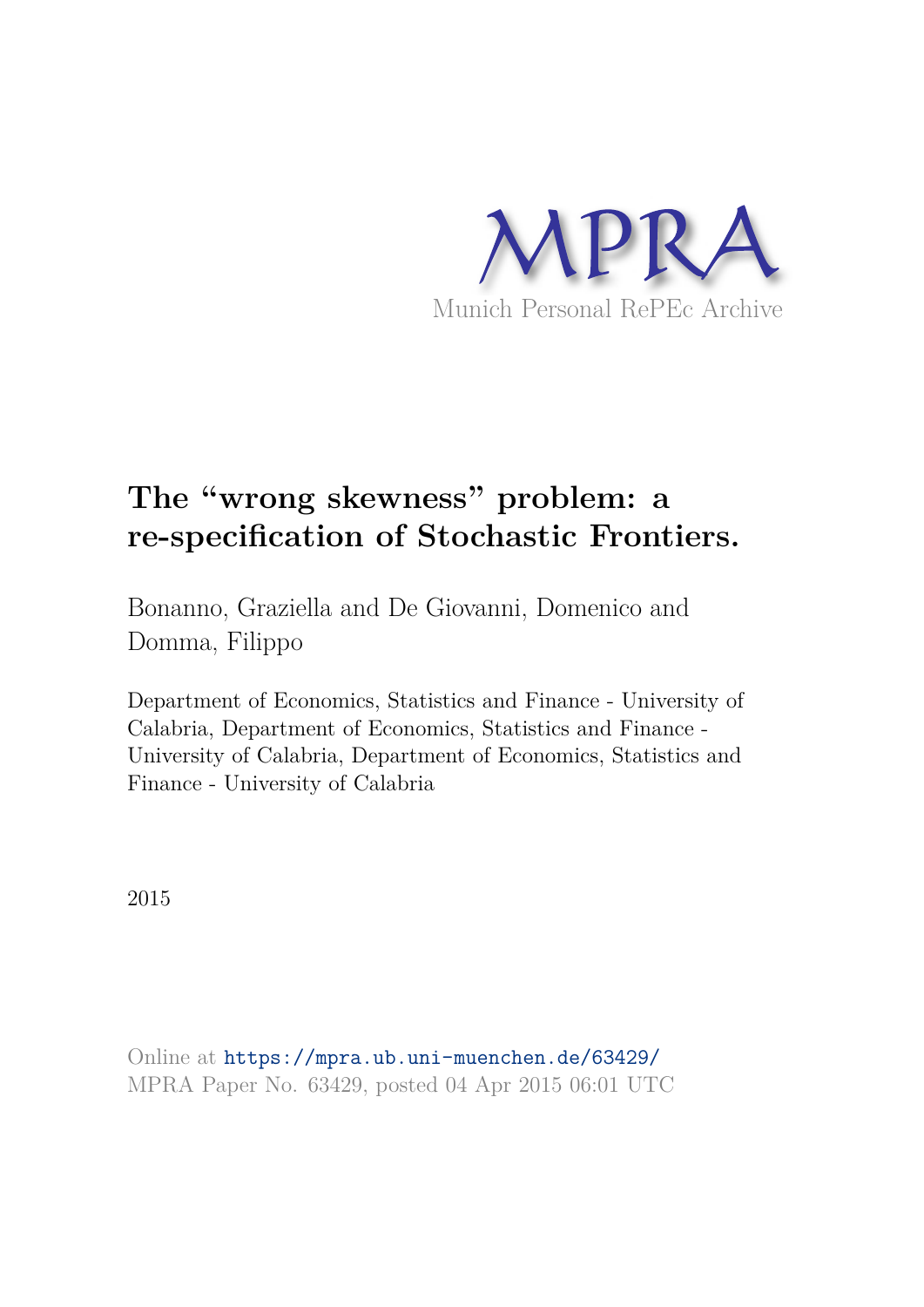## The "wrong skewness" problem: a re-specification of Stochastic Frontiers.

Graziella Bonanno Domenico De Giovanni Filippo Domma <sup>1</sup>

Department of Economics, Statistics and Finance

University of Calabria - Italy.

<sup>&</sup>lt;sup>1</sup>Corresponding author. Ponte Bucci Cubo 0C. 87036 Arcavacata di Rende (Cosenza) – ITALY. Tel: +39 0984492427. Fax: +39 0984492421. Email: f.domma@unical.it

Graziella Bonanno receives a Research Fellowship from the Regione Calabria and EU Commission. The views and opinions expressed in this article are those of the authors and do not necessarily reflect the official policy or position of EU Commission and Regione Calabria.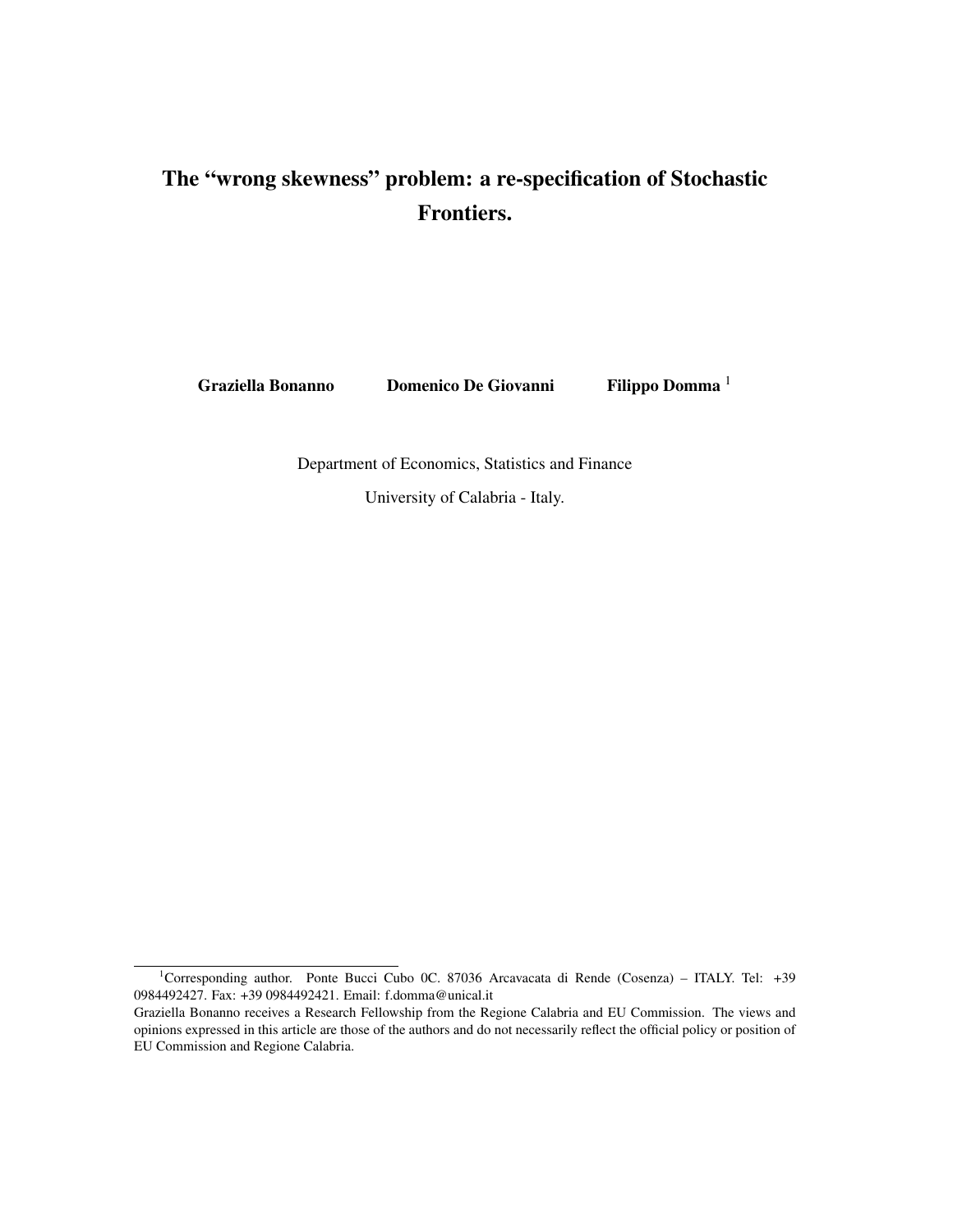## The "wrong skewness" problem: a re-specification of Stochastic Frontiers.

#### Abstract

In this paper, we study the so-called "*wrong skewness*" anomaly in Stochastic Frontiers (SF), which consists in the observed difference between the expected and estimated sign of the asymmetry of the composite error. We propose a more general and flexible specification of the SF model, introducing dependence between the two error components and asymmetry (positive or negative) of the random error. This re-specification allows us to decompose the third moment of the composite error in three components, namely: *i*) the asymmetry of the inefficiency term; *ii*) the asymmetry of the random error; and *iii*) the structure of dependence between the error components. This decomposition suggests that the "*wrong skewness*" anomaly is an ill-posed problem, because we cannot establish ex ante the expected sign of the asymmetry of the composite error. We report a relevant special case that allows us to estimate the three components of the asymmetry of the composite error and, consequently, to interpret the estimated sign.

We present two empirical applications. In the first dataset, where the classic SF displays wrong skewness, estimation of our model rejects the dependence hypothesis, but accepts the asymmetry of the random error, thus justifying the sign of the skewness of the composite error. In the second dataset, where the classic SF does not display any anomaly, estimation of our model provides evidence of the presence of both dependence between the error components and asymmetry of the random error.

Keywords: Stochastic frontier models, Skewness, Generalised Logistic distribution, Dependence, Copula functions.

JEL codes: C13, C18, C46, D24.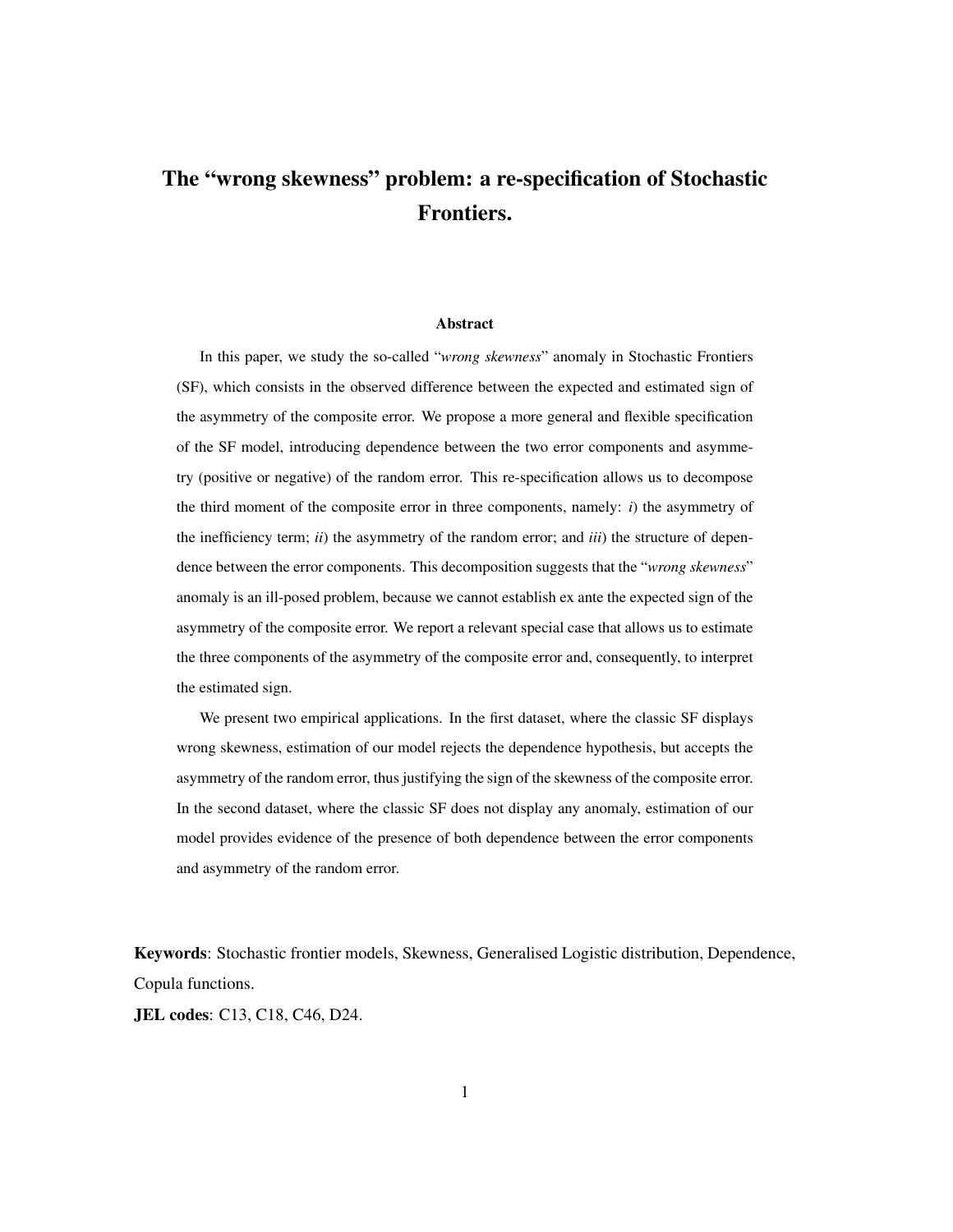## 1 Introduction

The basic formulation of a production Stochastic Frontier (SF) model<sup>2</sup> can be expressed as  $y =$  $f(\mathbf{x}; \boldsymbol{\beta})e^{\epsilon}$ , where y is the firm production, x is a vector of inputs;  $\boldsymbol{\beta}$  is vector of unknown parameters. The error term,  $\epsilon = v - u$ , is assumed to be made of two statistically independent components, a positive random variable, said  $u$ , and a symmetric random variable, said  $v$ . While  $u$  reflects the difference between the observed value of  $\gamma$  and the frontier and it can be interpreted as a measure of firms' inefficiency, v captures random shocks, measurement errors and other statistical noise.

One major difficulty analysts often face when estimating a SF model is related to the choice of the distribution of random variables  $u$  and  $v$ . Different combinations have been proposed, including the normal-half normal model (Aigner et al., 1977), the normal-exponential model (Meeusen and van de Broek, 1977), normal–truncated normal model (Battese and Corra, 1977) and normal– gamma model Greene (1990). Perhaps the range of alternatives has been so far limited by computational challenges due to tractability issues of the convolution between the two error components. The choice of distributional specification is sometimes a matter of computational convenience.

The limited alternatives of possible distributions also poses empirical challenges. For instance, several authors have addressed the problem related to observed difference between the expected and the estimated sign of the asymmetry of the composite error. Specifically, for the standard SF model, the third central moment of  $\epsilon$  is

$$
E\left\{ \left[\epsilon - E(\epsilon)\right]^3 \right\} = -E\left\{ \left[u - E(u)\right]^3 \right\},\tag{1}
$$

thereby meaning, for example, a positive skewness for the inefficiency term  $u$  implies an expected negative skewness for the composite error  $\epsilon$ . However, in many applications residuals display the wrong sign. This is called in literature the "*wrong skewness*" anomaly in *SF* models, initially highlighted by Green and Mayes (1991). To overcome this issue, several authors have proposed the use of distribution functions with negative asymmetry for inefficiency component. In partic-

 $2$ The original formulation of the SF model is based on the pioneering works of Aigner et al. (1977), Meeusen and van de Broek (1977) and Battese and Corra (1977) (see Kumbhakar and Lovell (2000) and Battese et al. (2005) for a recent and comprehensive overview).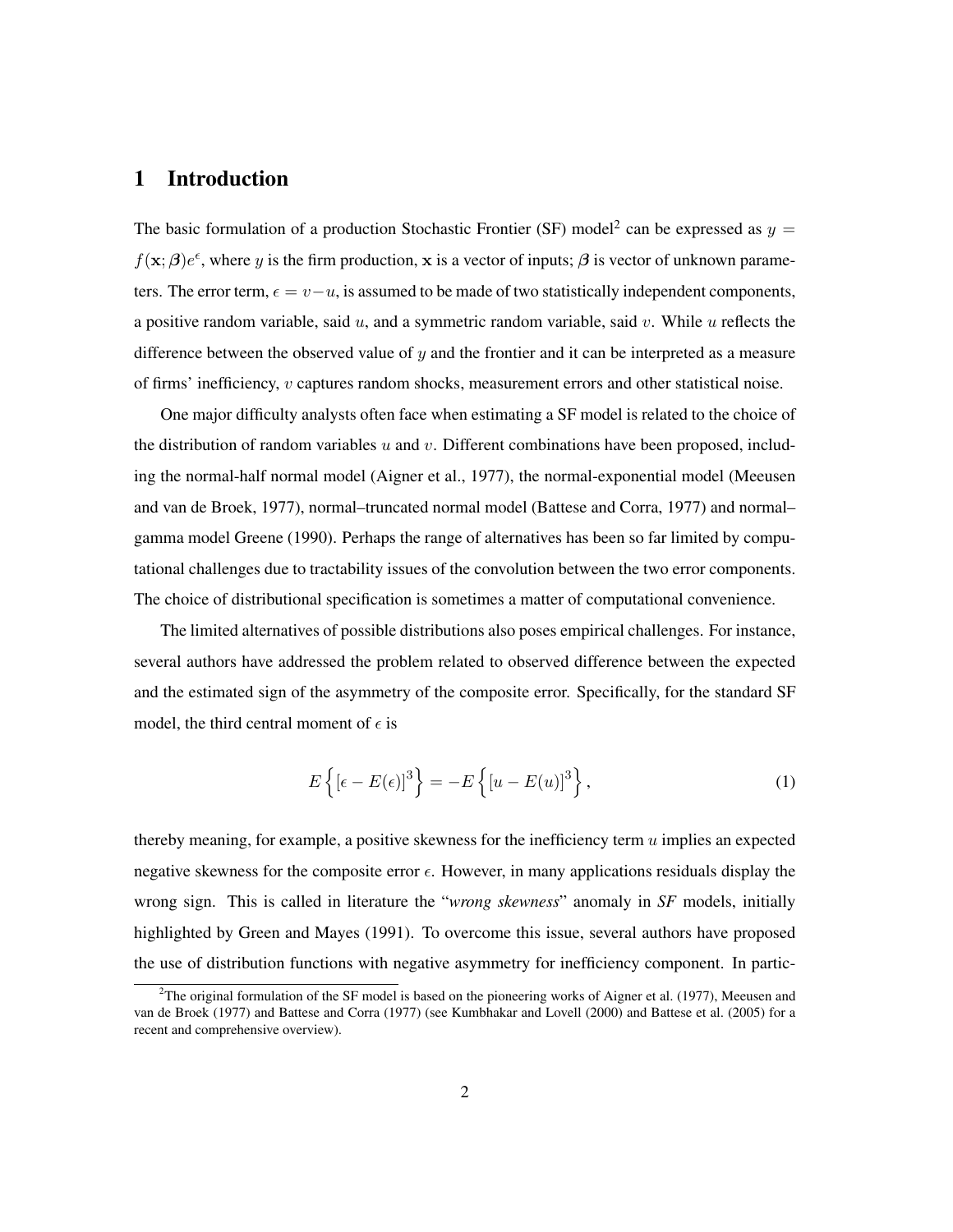ular, Carree (2002) uses the Binomial probability function, Tsionas (2007) suggests the Weibull distribution and Qian and Sickles (2009) whilst Almanidis and Sickles (2011) consider a double truncated Normal distribution.

More recent attempts to obtain the desired direction of residual skewness are Feng et al. (2013) where authors propose a finite sample adjustment to existing estimators and Hafner et al. (2013) where authors use an artificial truncation.

In this paper we argue that the wrong skewness problem has been only partially addressed because the relationship described by equation (1), and the consequent discussion about the wrong skewness anomaly, is a direct consequence of all the assumptions underlying the specification of the basic formulation of *SF* model. In fact, in a more general framework, where we relax the hypothesis of symmetry for v, of positive skewness for u and of independence between u and v, after simple but tedious algebra, the third central moment of the composite error turns out to be<sup>3</sup>

$$
E\left\{ \left[ \epsilon - E(\epsilon) \right]^3 \right\} = -E\left\{ \left[ u - E(u) \right]^3 \right\} + E\left\{ \left[ v - E(v) \right]^3 \right\} + 3cov(u^2, v) - 3cov(u, v^2) - 6\left[ E(u) - E(v) \right] cov(u, v) \tag{2}
$$

From eq. (2), it is clear that the sign of the asymmetry of u and v and the dependence between u and v both affect the expected sign of the asymmetry of the composite error.

In order to take into account the different sources affecting the asymmetry of the composite error, in this paper we propose a very flexible specification of the SF model, introducing skewness in the random error  $v$  through a distribution whose shape can be asymmetric negative, positive or symmetrical depending on the value of one of its parameters, and dependence between the two error components u and v. The dependence structure is modeled with a copula function that allows us to specify the joint distribution with different marginal probability density functions. Moreover, we use a copula function able to model the positive, negative dependence and the special case of independence according to the value of the dependence parameter.

In some special cases, the convolution between the two error components admits a semi– closed expression also in cases of statistical dependence between  $u$  and  $v$ . An example is provided

 $3$ The proof of this statement is available upon request.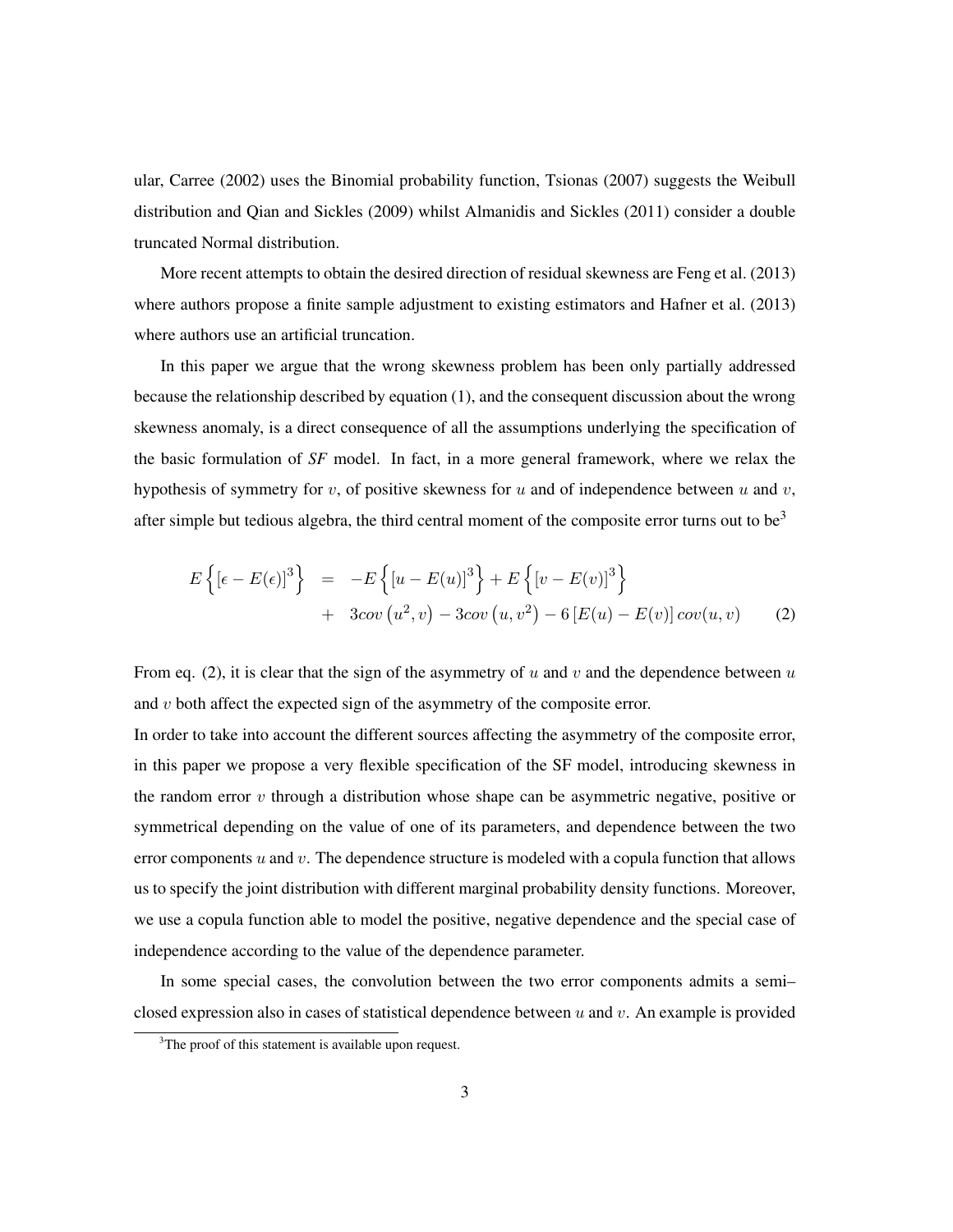in Smith (2008), who uses FGM copulas to relax the assumption of independence between the two error terms. In a basic economic setting and with simple marginal distribution, Smith (2008) points out that the introduction of statistical dependence between the two error terms may have a substantial impact on the estimated efficiency level. The author obtains an expression for the density of the composite error in terms of Hypergeometric functions for the model with an exponential distribution for the inefficiency error, a logistic distribution for the random error. We propose a first generalization of Smith (2008) by using a Generalized Logistic (GL) distribution for the random error. This distribution describes situations of symmetry or asymmetry (positive or negative) according to values that takes on one of its parameters. This allows us to analyse the statistical properties of a model in which both statistical dependence and possible asymmetry in the random error component. While Kumbhakar and Lovell (2000) attribute some well–known limitations of the SF approach to incorrect specifications of frontiers, we point out that some of the anomalies observed in the empirical literature may come from an incorrect specification of the shape of the density function of the two error components.

Our model allows for statistical dependence through copulas in a straightforward manner. It can be used to explicate the importance of including dependence in the economic context because it contributes to capture the effects of shocks that could affect both error components.

The paper is organized as follows. In *Section 2* we introduce the economic model and we list the steps required for the construction of the likelihood function and for the calculation of the technical efficiency. The new specification of SF models is reported in *Section 3* where a semiclosed expression for the probability density function of the model in terms of Hypergeometric functions is derived. This allows us to discuss the statistical properties of the model in a rather transparent way. *Section 4* reports the results of two the applications; in particular, *Section 4.1* shows the estimations on data from NBER manufacturing productivity database that contains annual information on US manufacturing industries. We propose this example in order to verify our models in case of wrong skewness. In *Section 4.2* we test our tool on data from AIDA dataset including details of the Italian manufacturing firms. The implementation of traditional SF on this data does not imply wrong skewness. In *Section 5* we conclude. *Appendix A* presents the proof of our *Proposition 1* and *Appendix B* derives of Technical Efficiency scores. Despite the semi–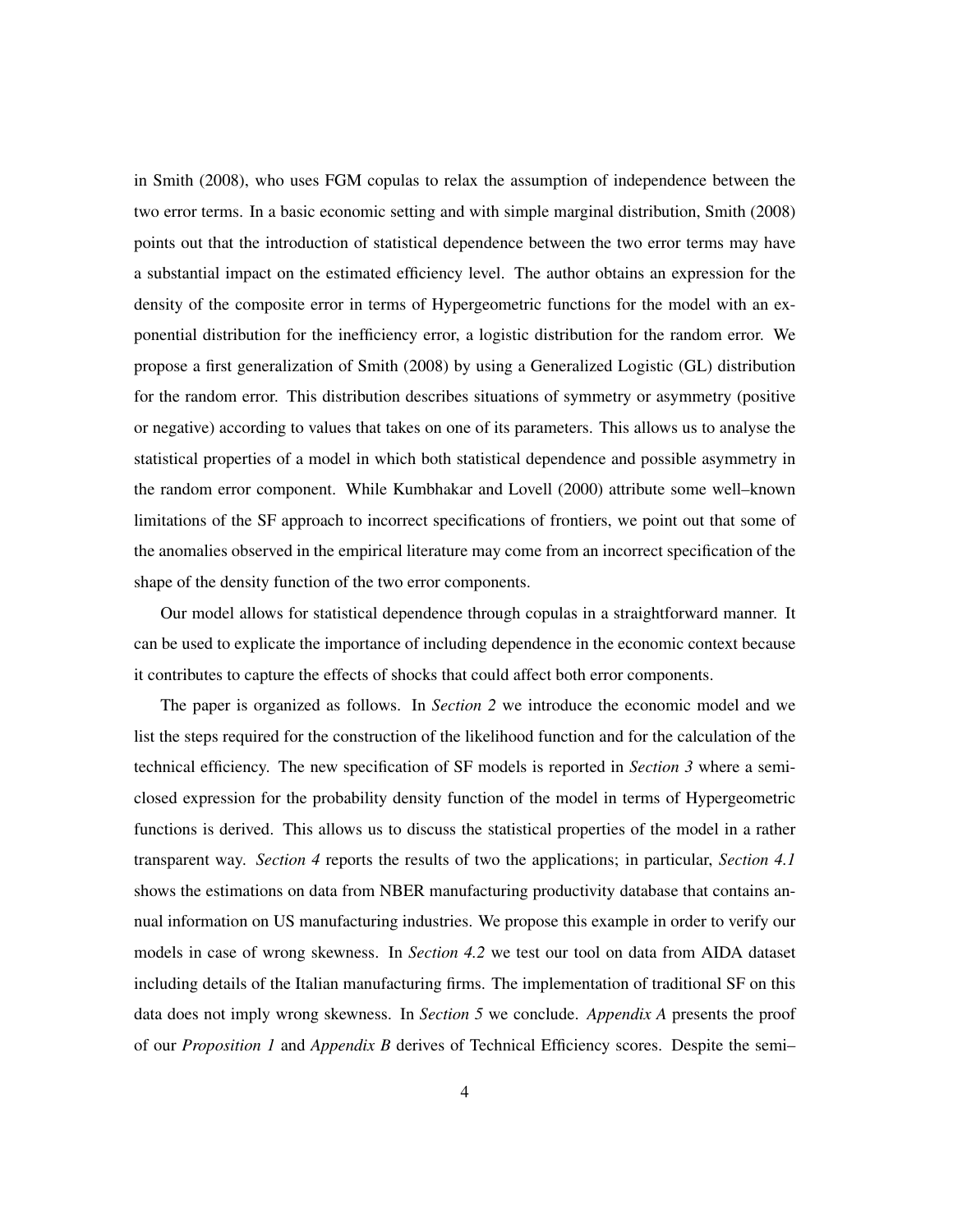closed formula for the composite error function, estimation of our examples requires numerical discretization of the density. In this paper we use Gaussian quadratures, and the entire procedure is described in *Appendix C*.

## 2 Stochastic Frontiers and Copula functions

The generic model of a production function for a sample of N firms is described as follows:

$$
\overline{\mathbf{y}} = \overline{\mathbf{x}}\boldsymbol{\beta} + v - u \tag{3}
$$

where y is a  $(N \times 1)$  vector of firms' outputs; x is a  $(N \times K)$  matrix of inputs;  $\beta$  is a  $(K \times 1)$ vector of unknowns elasticities; **v** is a  $(N \times 1)$  vector of random errors; **u** is a  $(N \times 1)$  vector of random variables describing the inefficiencies associated to each firm (for a detailed discussion see Kumbhakar and Lovell, 2000).<sup>4</sup>

To complete the description of the model we need to specify the distributional properties of random variables  $(u, v)$ . The standard specification assumes independence between the random error and the inefficiency error, and normal distribution for both random variables (though the inefficiency error must be truncated at zero to guarantee positiveness). We depart from this specification, by considering a general joint density  $f_{u,v}(\cdot,\cdot,\Theta)$  for the couple  $(u, v)$ , where  $\Theta$  is the vector of parameters to be estimated, which includes  $\beta$ , the marginal and the dependence parameters. This density is defined on  $\mathbb{R}^+ \times \mathbb{R}$ , since inefficiency needs to be non–negative. The probability density function (pdf) of the composite error  $\epsilon := v - u$  is obtained by convolution of two dependent random variables u and v, *i.e.*

$$
f_{\epsilon}(\epsilon) = \int_{\Re^+} f_{u,v}(u, \epsilon + u) du \tag{4}
$$

where the joint probability density function,  $f_{u,v}(u, v)$ , is constructed using the property of copula function.

<sup>&</sup>lt;sup>4</sup>Here and throughout the rest of the paper, overlined variables denote logarithmic transformation of original variables. For example  $\overline{y} = log(y)$ .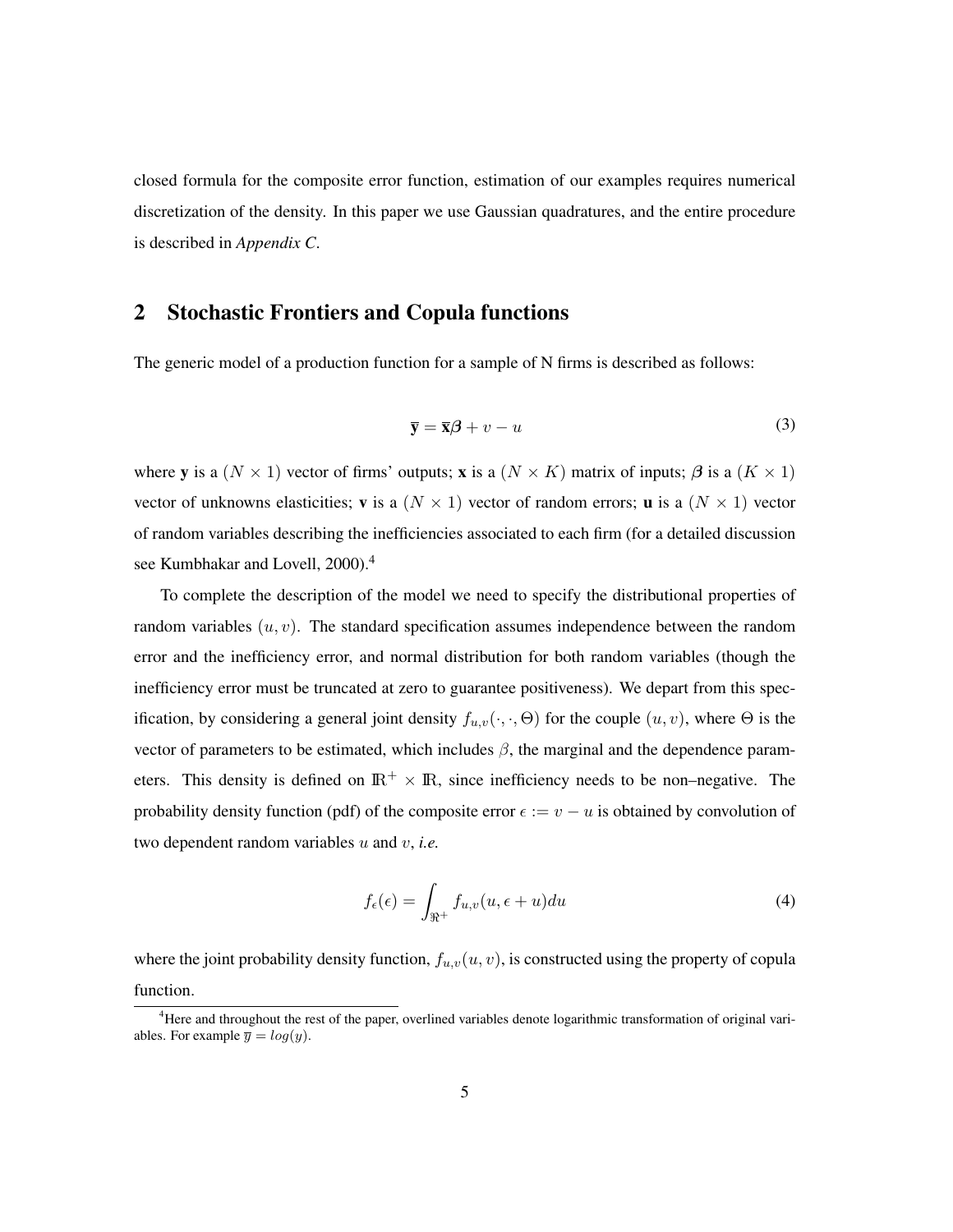Copulas are widely appreciated tools used for the construction of joint distribution functions. To highlight the potential of this tool, it is sufficient to consider that a copula function joins margins of any type (parametric, semi-parametric and non-parametric distributions) not necessarily belonging to the same family, and captures various forms of dependence (linear, non-linear, tail dependence etc.). A two-dimensional copula is a bivariate distribution function whose margins are Uniform on  $(0, 1)$ . The importance of copulas stands in Sklar's theorem which proves how copulas link joint distribution functions to their one-dimensional margins. Indeed, according to Sklar's theorem any bivariate distribution  $H(x, y)$  of variables X and Y, with marginal distributions  $F(x)$ and  $G(y)$ , can be written as  $H(x, y) = C(F(x), G(y))$ , where  $C(., .)$  is a copula function. Thus any copula, together with any marginal distribution, allow us to construct a joint distribution.

For the seek of parsimony, in this paper we do not include the rigorous construction of copula function (details are Nelsen, 1999). Rather, we describe the procedure we use to embed the copula into the stochastic frontier model described above (see also Smith (2008)), through five steps:

- 1. Choice of marginal distributions for the inefficiency error and the random error. We denote with  $f_u(\cdot)$ ,  $g_v(\cdot)$  and  $F_u(\cdot)$ ,  $G_v(\cdot)$  their probability density functions and distribution functions, respectively.
- 2. Selection of the copula function  $C_{\theta}(F_u(\cdot), G_v(\cdot))$ . This usually involves additional dependence parameters, denoted here by  $\theta$ .
- 3. The joint distribution function  $f(u, v)$  is given by the following standard representation:

$$
f_{u,v}(u,v) = f_u(u)g_v(v)c_{\theta}(F_u(u), G_v(v)),
$$
\n(5)

where  $c(F(u), G(v)) = \frac{\partial^2 C(F(u), G(v))}{\partial F(u) \partial G(v)}$  $\frac{\partial^2 C(F(u), G(v))}{\partial F(u) \partial G(v)}$  is the density copula.

4. The probability density function of the composite error  $f_{\epsilon}(\cdot; \Theta)$  is obtained by convolution of the joint density as in (4). Now, observed that  $\epsilon_i = \overline{y}_i - \overline{\mathbf{x}}_i\boldsymbol{\beta}$ , the likelihood function is given by

$$
L = \prod_{i=1}^{N} f_{\epsilon}(\overline{y}_i - \overline{\mathbf{x}}_i \boldsymbol{\beta}; \Theta)
$$
\n(6)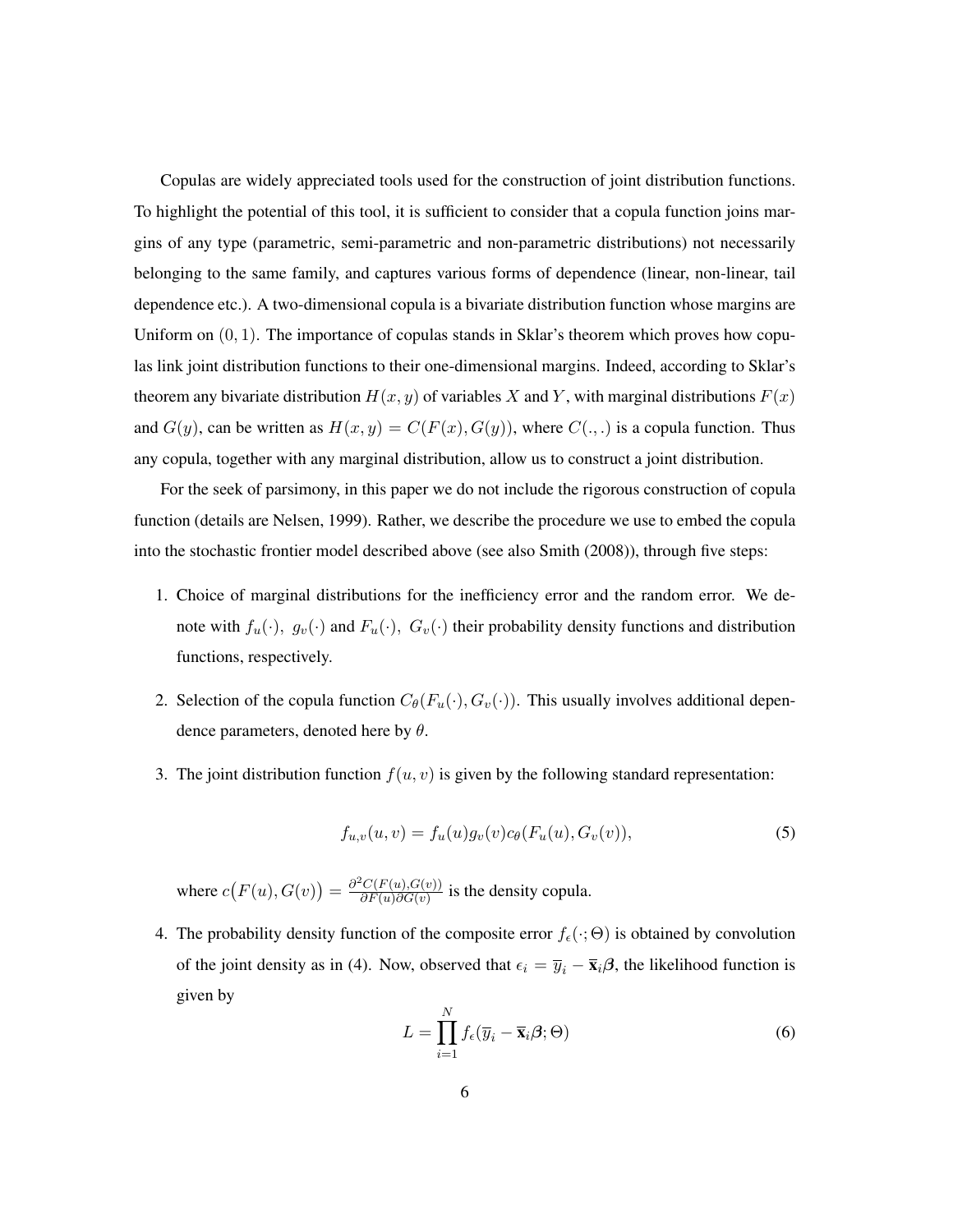being  $\bar{\mathbf{x}}_i$  the  $i^{th}$  row of matrice  $\bar{\mathbf{x}}$ .

5. Finally, the Technical Efficiency ( $TE\Theta$ ) is:

$$
TE_{\Theta} = E[e^{-u}|\epsilon = \epsilon^*] = \frac{1}{f_{\epsilon}(.;\Theta)} \int_{\Re^+} e^{-u} f_{u,v}(u,\epsilon + u;\Theta) du.
$$
 (7)

The complexity of the procedure described above depends on the choice of the marginal distribution functions  $F_u(\cdot)$ ,  $G_v(\cdot)$  and the copula function  $C(\cdot, \cdot)$ . It is equally obvious that the same choice influences the flexibility of the model. In the next section, we present a specification that represents a balanced trade off between complexity and flexibility.

## 3 A new specification of SF models

In order to estimate the three components described in equation (2), which determine the sign of the asymmetry of the composite error, we must use a specification such that the shape of the *pdf* of  $v$  can be asymmetric (positive or negative) or symmetric according to the value of one of its parameters, a *pdf* for u with positive skewness in order to describe the specific characteristics of the distribution of the inefficiency and a dependence structure between  $u$  and  $v$  such that it can describe the situations of positive, negative dependence, or the particular case of independence.

To this end, we choose the Generalized Logistic (GL) distribution for the random error  $v$ , the Exponential distribution for the inefficiency error  $u$  and the FGM copula function for dependence structure between  $u$  and  $v$ . In table 1, we report the main features of these distributions.

#### [Table 1 about here.]

The parameter  $\alpha_v$  of the GL distribution is an indicator of the direction of the skewness (the distribution is symmetric for  $\alpha_v = 1$ , asymmetric negative for  $\alpha_v \in (0, 1)$  and asymmetric positive for  $\alpha_v > 1$ ), while  $\lambda_v$  is the location parameter. The choice of the Generalized Logistic distribution makes our results directly comparable with those of Smith (2008), who uses a Standard Logistic distribution. Our results thus specialize to Smith (2008) with  $\alpha_v = 1$  and  $\lambda_v = 0$ . Moreover, it is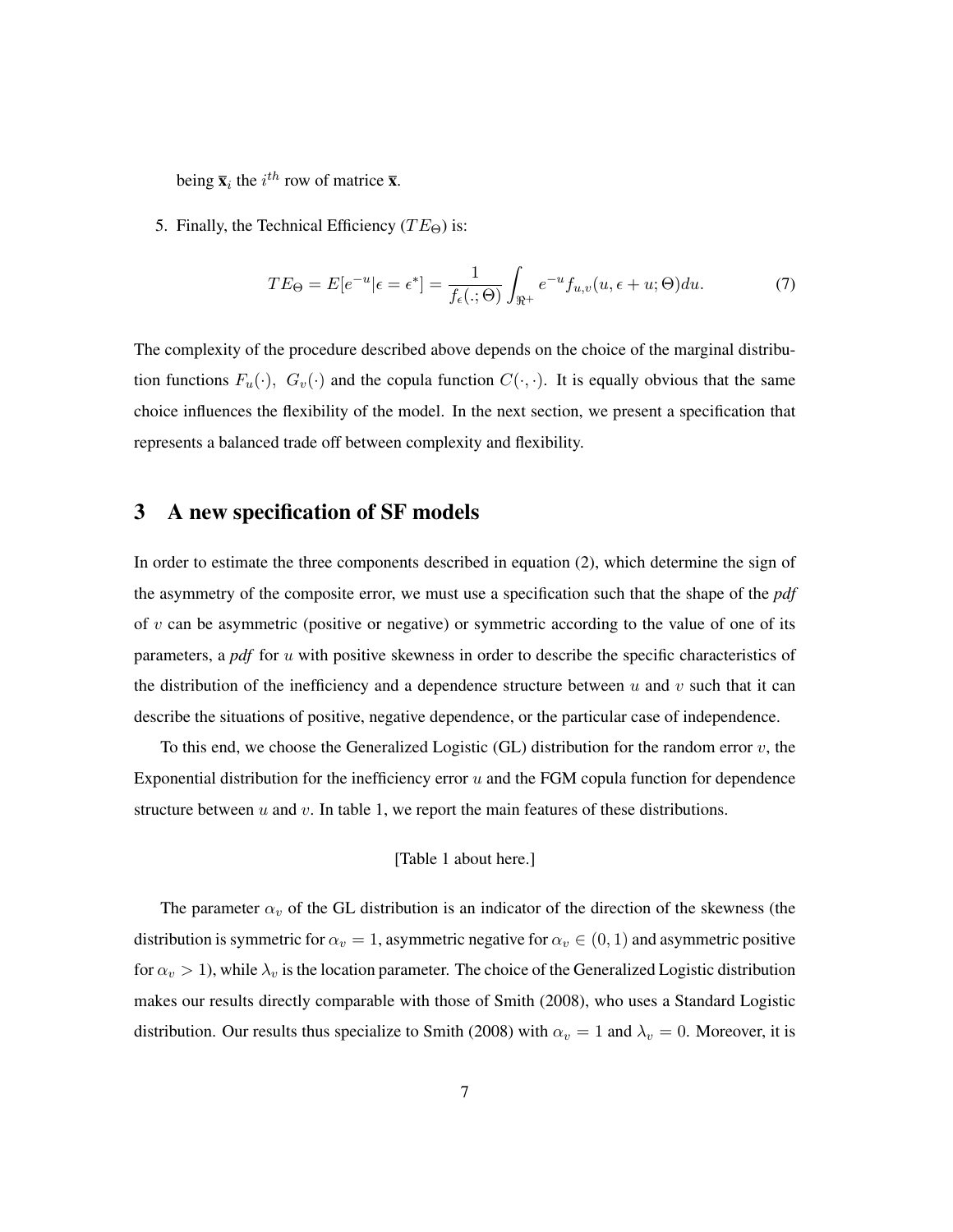worth recalling that the FGM copula describes a situation of negative dependence, independence or positive dependence according to the parameter  $\theta$  is less than, equal to or greater than zero, respectively.

The following *Proposition* reports the semi-explicit formulation for the *pdf* of the composite error in terms of linear combination of Hypergeometric functions<sup>5</sup>, the expected value, the variance and the third central moment of the composite error.

**Proposition 1** Assuming that  $u \sim Exp(\lambda_u)$ ,  $v \sim GL(\lambda_v, \delta_v, \alpha_v)$  and the dependence between u *and* v is modeled by FGM copula. Let  $k_1(\epsilon)$  be defined as  $k_1(\epsilon) = \exp\{-\frac{\epsilon - \lambda_v}{\delta_v}\}.$ 

*1. The density function of the composite error is*

$$
f_{\epsilon}(\epsilon;\Theta) = w_1(\epsilon)_2 F_1(\alpha_v+1, \frac{\delta_v}{\delta_u}; \frac{\delta_v}{\delta_u}+2; -k_1(\epsilon)) +
$$
  
\n
$$
w_2(\epsilon)_2 F_1(\alpha_v+1, 2\frac{\delta_v}{\delta_u}+1; 2\frac{\delta_v}{\delta_u}+2; -k_1(\epsilon)) +
$$
  
\n
$$
w_3(\epsilon)_2 F_1(2\alpha_v+1, \frac{\delta_v}{\delta_u}+1; \frac{\delta_v}{\delta_u}+2; -k_1(\epsilon)) +
$$
  
\n
$$
w_4(\epsilon)_2 F_1(2\alpha_v+1, 2\frac{\delta_v}{\delta_u}+1; 2\frac{\delta_v}{\delta_u}+2; -k_1(\epsilon))
$$
\n(8)

*where the functions*  $w_1(.)$ ,  $w_2(.)$ ,  $w_3(.)$  *and*  $w_4(.)$  *are, respectively, defined as:* 

$$
w_1(\epsilon) = (1 - \theta) \frac{\alpha_v k_1(\epsilon)}{\delta_v + \delta_u} \qquad w_2(\epsilon) = 2\theta \frac{\alpha_v k_1(\epsilon)}{2\delta_v + \delta_u}
$$

$$
w_3(\epsilon) = 2\theta \frac{\alpha_v k_1(\epsilon)}{\delta_v + \delta_u} \qquad w_4(\epsilon) = -4\theta \frac{\alpha_v k_1(\epsilon)}{2\delta_v + \delta_u}
$$

 $5$ The general form of a Hypergeometric function is given by

$$
{}_2F_1(a,b;c;s) = \frac{\Gamma(c)}{\Gamma(c-b)\Gamma(b)} \int_0^1 t^{b-1} (1-t)^{c-b-1} (1-st)^{-a} dt = \sum_{i=0}^{\infty} \frac{(a)_i(b)_i}{(c)_i} \frac{s^i}{i!}
$$

In the region  $\{x : |s| < 1\}$ , it admits the following representation:

$$
{}_2F_1(a, b; c; s) = \sum_{i=0}^{\infty} \frac{(a)_i(b)_i}{(c)_i} \frac{s^i}{i!}
$$

where  $\Gamma(.)$  is the Gamma function and  $(d)_i = d(d+1)\dots(d+i-1)$  is the Pochhammer symbol, with  $(d)_0 = 1$ . In our case,  $a = 2\alpha_v + 1$ ,  $b = 2\alpha_v + \frac{\delta_v}{\delta_u}$ ,  $c = 2\alpha_v + \frac{\delta_v}{\delta_u} + 1$  and  $s = -k_1^{-1}$ .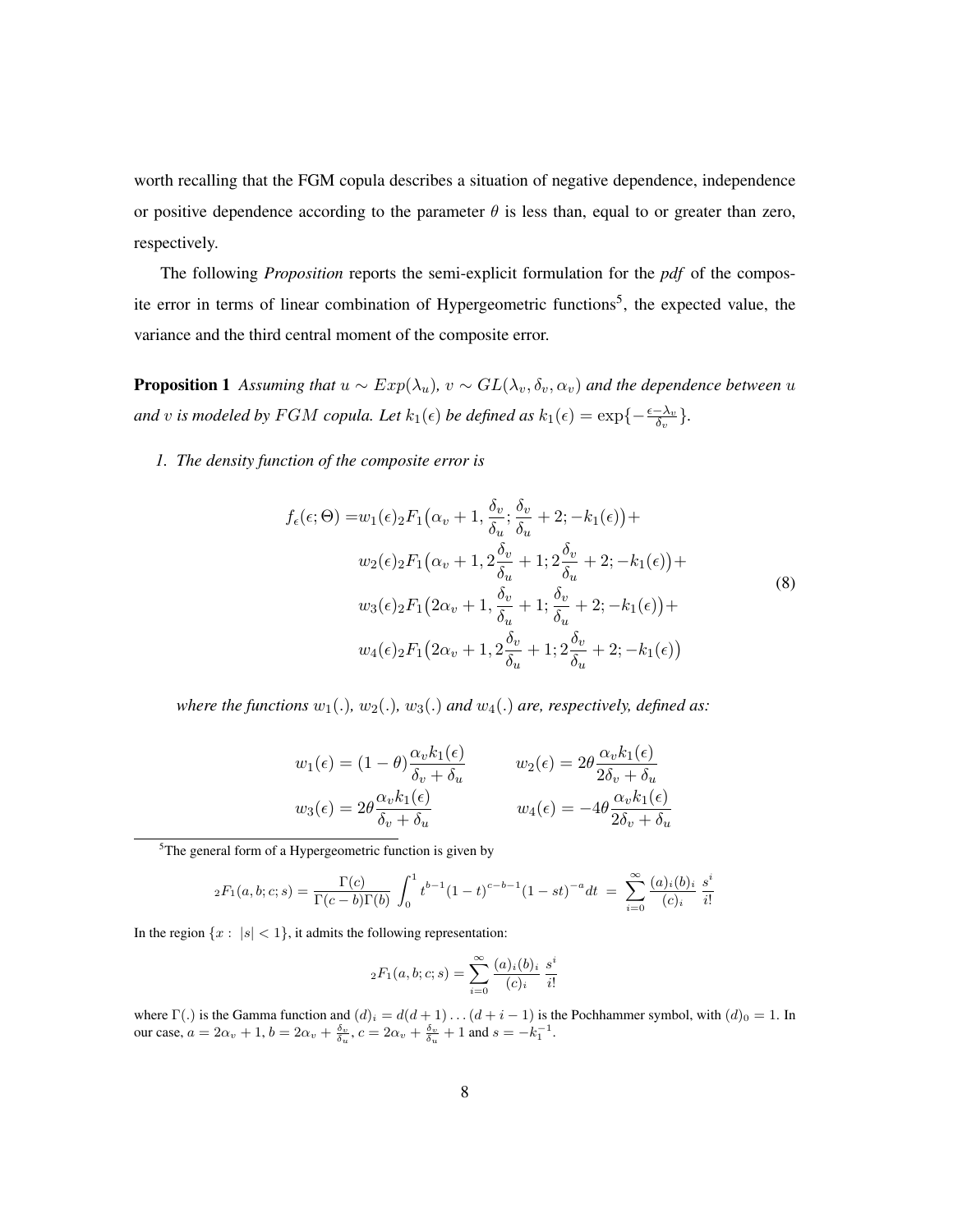*2. The expected value, the variance and the third central moment of the composite error are given by:*

$$
E[\epsilon] = -\delta_u + \lambda_v + \delta_v[\Psi(\alpha_v) - \Psi(1)],\tag{9}
$$

$$
V[\epsilon] = \delta_u^2 + \delta_v^2[\Psi'(\alpha_v) + \Psi'(1)] - \theta \delta_u \delta_v [\Psi(2\alpha_v) - \Psi(\alpha_v)] \tag{10}
$$

*and*

$$
E[\epsilon - E(\epsilon)]^3 = -2\delta_u^3 + \delta_v^3[\Psi''(\alpha_v) - \Psi''(1)] + \frac{3}{2}\theta\delta_u\{-\delta_v^2[\Psi'(2\alpha_v) - \Psi'(\alpha_v)]\} +
$$
  

$$
\delta_u\delta_v[\Psi(2\alpha_v) - \Psi(\alpha_v)] - [\lambda_v + \delta_v(\Psi(2\alpha_v) - \Psi(1))]^2 +
$$
  

$$
[\lambda_v + \delta_v(\Psi(\alpha_v) - \Psi(1))][\lambda_v + \delta_v(2\Psi(2\alpha_v) - \Psi(\alpha_v) - \Psi(1))]\}
$$
 (11)

*where*  $\Psi(\cdot)$ ,  $\Psi'(\cdot)$  and  $\Psi''(\cdot)$  are, respectively, the Digamma, Trigamma and Tetragamma func*tions.*

*Proof.* See *Appendix A*.

To appreciate the flexibility of our model, we point out that according on the values of some parameters, we can specify the following four possible models:

- for  $\theta = 0$  and  $\alpha_v = 1$ , we get the model of independence and symmetry, denoted by  $(I, S)$ ;
- for  $\theta = 0$  and  $\alpha_v \neq 1$ , we have the model of independence and asymmetry, denoted by  $(I, A);$
- for  $\theta \neq 0$  and  $\alpha_v = 1$ , we obtain the model of dependence and symmetry, denoted by  $(D, S);$
- for  $\theta \neq 0$  and  $\alpha_v \neq 1$ , we have the model of dependence and asymmetry, denoted by  $(D, A)$

In what follows, we will assess the impact of the asymmetry of random error (via parameter  $\alpha_v$ ) and of the dependence (via parameter  $\theta$ ) between u and v on the variance of composite error.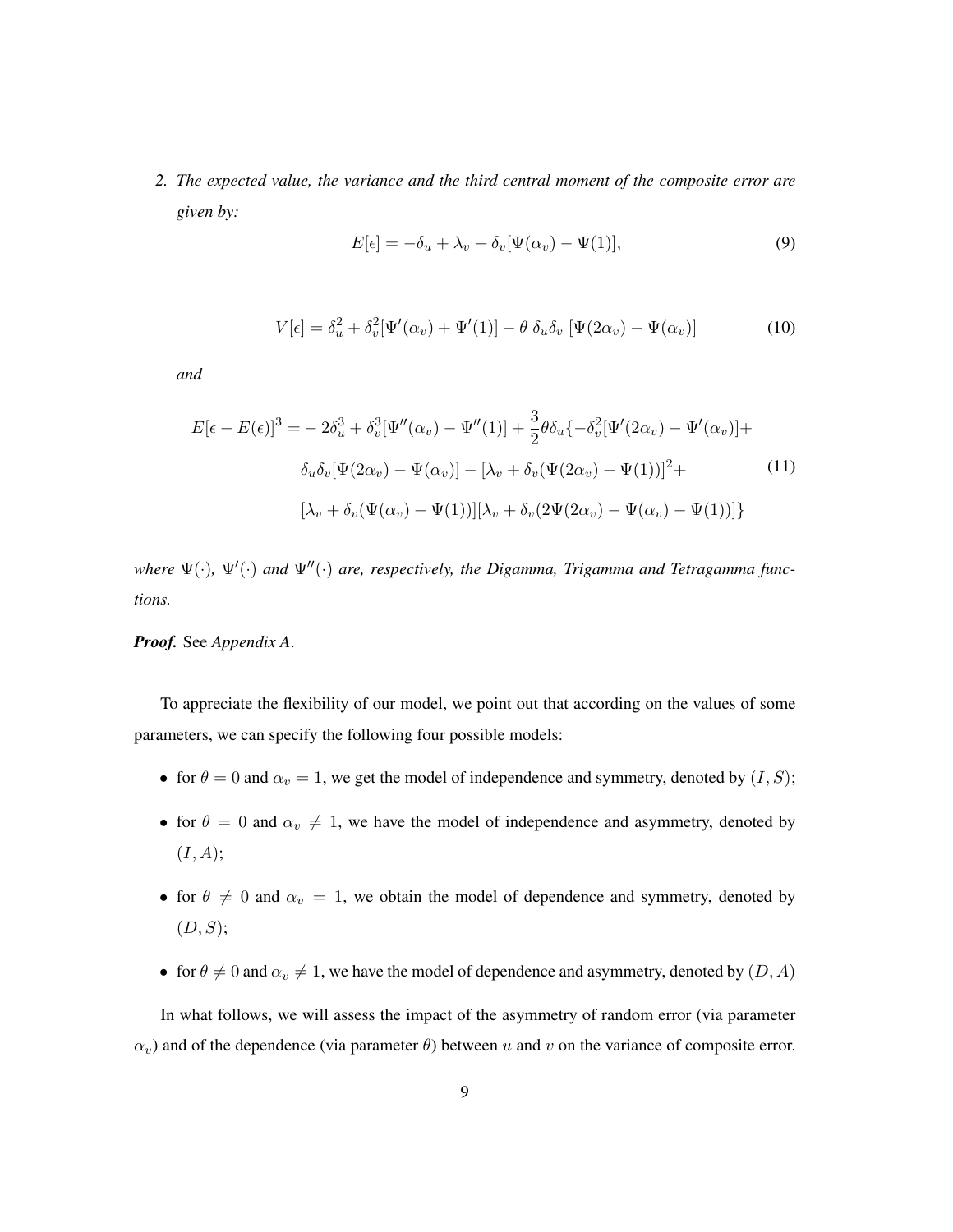In particular, we compare four variances of the composite error corresponding to four models described above. First, we observe that for  $\alpha_v = 1$ , given that  $\psi'(1) = \frac{\pi^2}{6}$  $\frac{\pi^2}{6}$  and  $\psi(2) - \psi(1) = 1$ , and by eq. (10), we find the special case

$$
V_{\epsilon}^{(D,S)} = \delta_u^2 + \frac{\pi^2}{3} \delta_v^2 - \theta \delta_u \delta_v \tag{12}
$$

which overlaps Smith (2008) in the case of symmetry of v and dependence between u and v (it corresponds to variance of  $\epsilon$  of model (D,S)). Moreover, to make simple discussion, we highlight that the variance of composite error in the cases of (a) independence and asymmetry and (b) independence and symmetry, are given, respectively, by  $V_{\epsilon}^{(I,A)} = \delta_u^2 + \delta_v^2 [\psi'(\alpha_v) + \psi'(1)]$  and  $V \epsilon^{(I,S)} = \delta_u^2 + \frac{\pi^2}{3}$  $\frac{\pi^2}{3} \delta_v^2$ . Obviously, the variance of composite error in the case of dependence and asymmetry is  $V \epsilon^{(D,A)} = V(\epsilon)$  reported in eq. (10).

Figure 1 plots the variance of  $\epsilon$  as function of  $\alpha_v$ . The three lines corresponds to different dependence structures ( $\theta = -1$ ,  $\theta = 0$  or  $\theta = 1$ ). In this figure the effect of asymmetry on the variance of the composite error is particularly evident.

#### [Figure 1 about here.]

#### [Figure 2 about here.]

Next, we show the effects of  $\alpha_v$  on the distribution function of  $\epsilon$ .<sup>6</sup> In fact, figure 2 shows how the asymmetry of random error affects the distribution of the composite error. Imposing maximum positive dependence between u and v ( $\theta = 1$ ), we plot different density functions for different values of  $\alpha_v$  and observe that  $\alpha_v$  impacts not only on the shape of the density, but also, and more importantly, on the behavior of the distribution at the tails. The effect is more pronounced in case of negatively skewed distributions of random error. This finding explains the impact on the variance observed above: negative skewness assigns much more probability mass to extreme negative values of  $\epsilon$  than positive skewness.

<sup>&</sup>lt;sup>6</sup>We have analysed the impact of the dependence structure on the density of  $\epsilon$ . Smith (2008) show this effect in the case of *symmetric-v*. We observe the same results in different conditions of skewness for v (negative or positive). For this reason we do not report here the plots.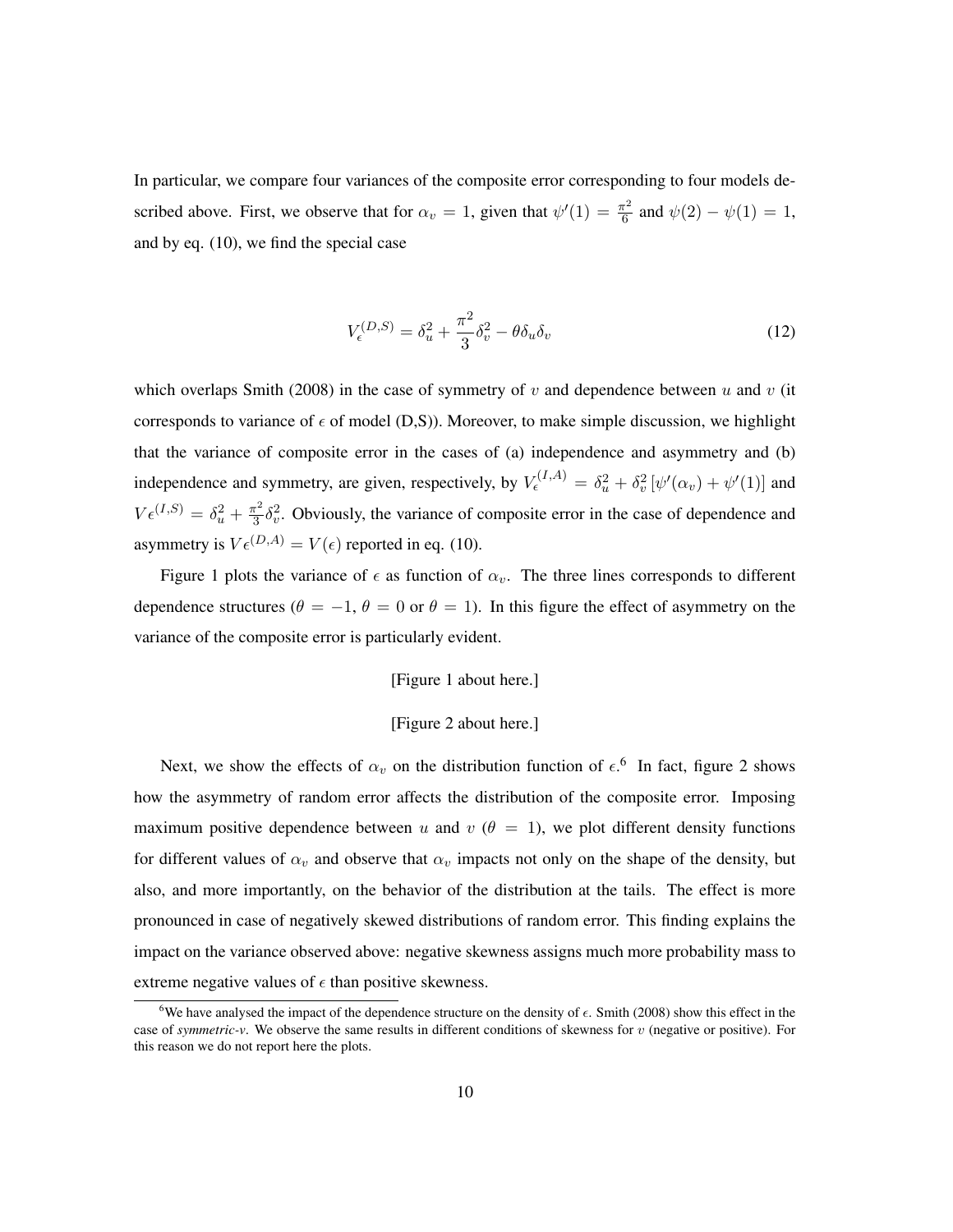The empirical literature often faces estimated skewed density functions of the composite error contrasting theoretical predictions of the model (*wrong skewness* anomaly). In this respect, there is no general consensus on the interpretation of this misalignment between assumptions and observed facts. For instance, Kumbhakar and Lovell (2000) ascribe the misalignment to economically significant model misspecifications, while Smith (2008) argues that the observed skewness may arise from the dependence between the random error and inefficiency. Here, we contribute to the debate by suggesting one more possible explanation: it would be the interaction between the dependence (as argued by Smith) and the fundamental asymmetry of the distribution of random error.

## 4 Empirical examples of production frontiers

In what follows, we report two examples.<sup>7</sup> We use two different data samples, one in which a case of "*wrong skewness*" occurs, and one in which it does not occur.

### 4.1 Wrong skewness in data from NBER database

We test our model for a SF production frontier using data from NBER manufacturing productivity database (Bartelsman and Gray, 1996). This archive is free available online and contains annual information on US manufacturing industries since 1958 to the present. We focus on data of 1979 since, after checking for the asymmetry of OLS residuals, we find the presence of strong positive skewness in 1979, while negative skewness was expected from the traditional model (this is also showed in Hafner et al. (2013)). The case of wrong skewness is confirmed when the classic production SF is estimated.<sup>8</sup>

In the underlying economic model, the variable value added is our output and total employment  $(lemployment)$  and capital stock  $(lcap)$  are input factors (all variables are in logs). The frontier assumes the Cobb-Douglas functional form. We want to highlight that our specification of the

<sup>7</sup>The maximisation routine is been developed in the software R-projet using "maxLik" package and then the estimates are been controlled with the algorithm discussed in Appendix C.

<sup>&</sup>lt;sup>8</sup>When positive skewness is found, classic SF estimates coincide with the OLS, because we reject the hypotheses of presence of inefficiency.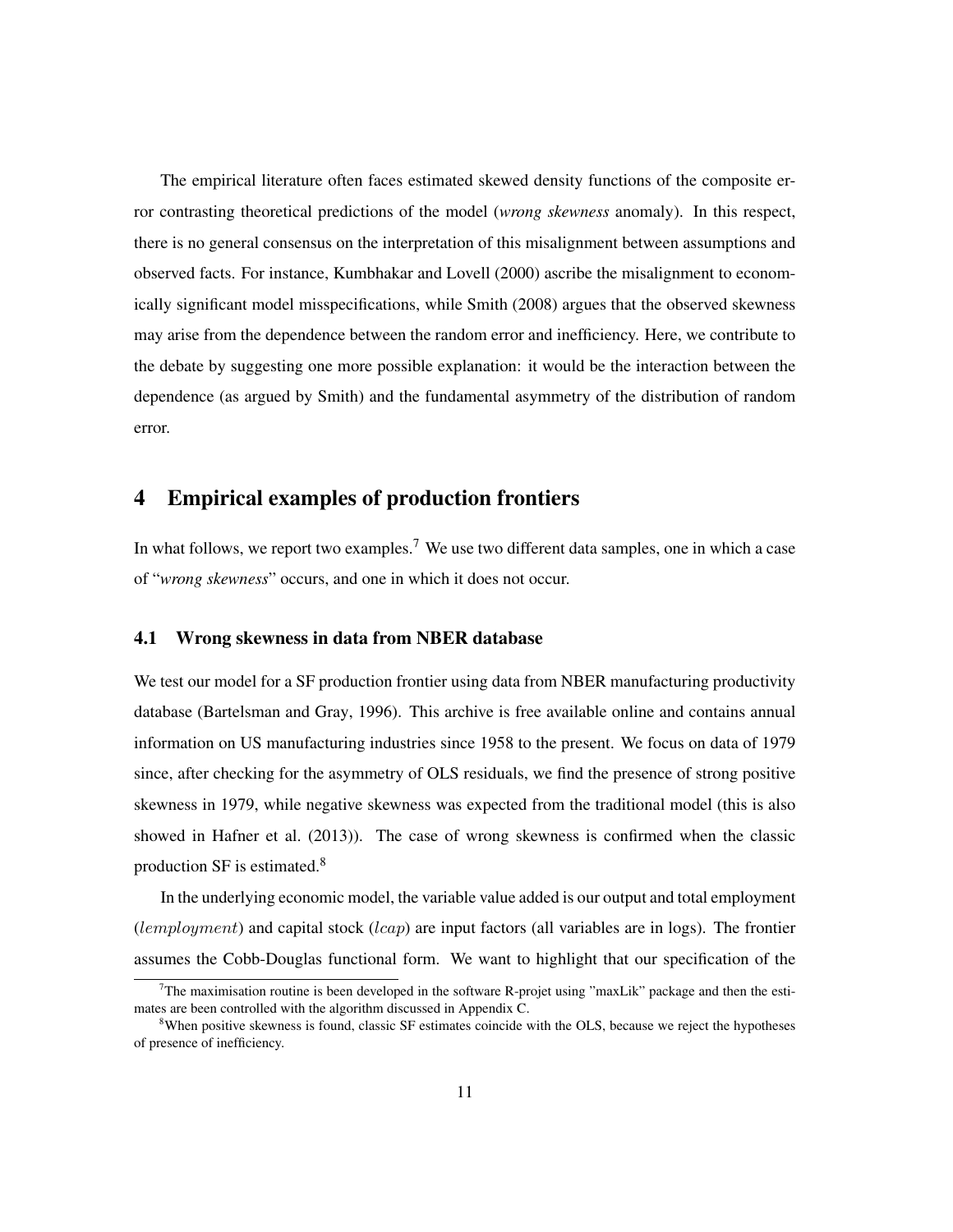random error through a GL distribution includes a location parameter,  $\lambda_v$  that acts as intercept in the regression. Therefore, to avoid identification issues, our regression model does not include intercept (see table 2 for more details).<sup>9</sup>

#### [Table 2 about here.]

We report the results in table 3 where significant coefficients are in bold (t-statistics are reported in parenthesis).

The last two columns report the *classic* SF estimates (one model without the intercept, one with the intercept in the production function) where the residuals are assumed to be normally distributed and there is independence between  $u$  and  $v$ . The results show that SF estimates coincide with OLS because we reject the hypotheses of presence of inefficiency. The estimated measure of the contribute of the variance of  $u$  to the total variance is very close to 0. Standard residual analysis shows that the model is not correctly specified.<sup>10</sup> For these reasons, we do not comment results about the *classic* SF estimates.

Turning to our models, the attention goes first at the parameters of marginal distributions and association measure  $\theta$  that is not statistically significant. All the other estimated parameters are widely significant, except the location parameter of the Exponential assigned to inefficiency error, that is not statistically different from 0 for all specifications.

The Akaike Information Criterion (AIC) does not give a strong indication of which model should be preferred, since for the IA model the AIC is equal to  $-22.44$ , followed by IS ( $-21.15$ ), DA ( $-20.44$ ) and DS ( $-19.19$ ).<sup>11</sup> Following Burnham and Anderson (2004), even if each of our four models may be indifferent to others, the association measures are not significant and, comparing IA with IS, the former is preferred. Thus, the better fit goes in the direction of preferring models capturing asymmetry of random error and not involving dependence structures.

<sup>&</sup>lt;sup>9</sup>In both the empirical applications, however, the estimates of  $\lambda_v$  are very close to the estimate of the intercepts of the classic SFs (see table 3 in this sub-section about NBER data and table 6 in the next sub-section 4.2 about AIDA data).

<sup>&</sup>lt;sup>10</sup>Also the software R-project provides the following warning message: "The residuals of the OLS estimates are right-skewed; this might indicate that there is no inefficiency or that the model is misspecified.".

<sup>&</sup>lt;sup>11</sup>Burnham and Anderson (2004) consider the measure  $\Delta_i = AIC_i - AIC_{min}$ . According with the authors, models having  $\Delta_i \le 2$  have substantial evidence, those for which  $4 \le \Delta_i \le 7$  have less support, and models having  $\Delta_i > 10$ have no support.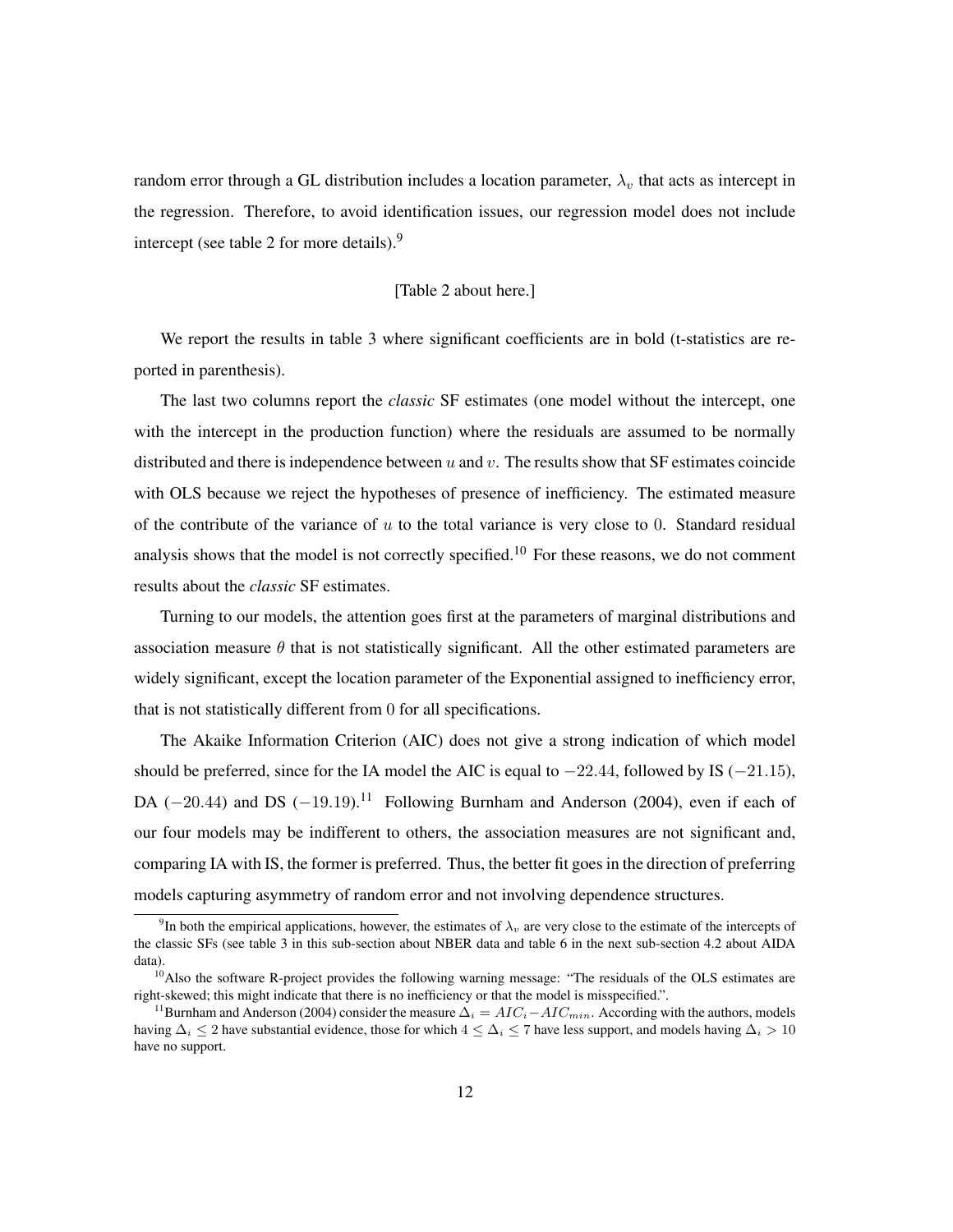#### [Table 3 about here.]

Table 4 contains some descriptive statistics about the estimated parameters and the composite error  $\epsilon$ . Each column represents one model, whose statistical characteristics are in table 2. It is worth noticing that the true direction of asymmetry is measured as factorisation of the sum of deviations from the median (Zenga, 1985).<sup>12</sup> One element of this decomposition is  $E[\epsilon -]$  $E(\epsilon)]^3$ , that is the measure derived in equation (11). In table 4 we report the contributes of single components to explain  $E[\epsilon - E(\epsilon)]^3$  and  $E[\epsilon - Me(\epsilon)]^3$ .

We find positive skewness of  $\epsilon$  in IA and DA models, in which the v-component is strongly positive, while DS models show wrong skewness. For IS model, we can accept the symmetry of  $\epsilon$  (all the skewness measures are very close to 0). In fact, the sign of  $E[\epsilon - Me(\epsilon)]^3$  and  $\sum [\hat{\epsilon} - Me(\hat{\epsilon})]^3$  is the same for IA and DA models, it is opposite for DS. We remark that: *i*) IS assumes *a priori* that v-component and dependence-component are equal to 0, as in classic SF; *ii*) dependence-component is negative for both models with dependence structure, DA and DS, but dependence is statistically rejected in this data sample.

#### [Table 4 about here.]

Finally, in table 5 we report some descriptive statistics on estimated Technical Efficiency (TE) for each model. <sup>13</sup> In particular, the bias evident for classic SFs and IS model is solved in our preferred model (IA).

#### [Table 5 about here.]

$$
E[\epsilon - Me(\epsilon)]^3 = E[\epsilon - E(\epsilon)]^3 + [E(\epsilon) - Me(\epsilon)]^3 + 3[E(\epsilon) - Me(\epsilon)]V(\epsilon).
$$
\n(13)

<sup>&</sup>lt;sup>12</sup>Departing from the demonstration of Zenga (1985) for descriptive measures, we obtain the following expression to account for the sign of skewness:

<sup>&</sup>lt;sup>13</sup>The derivation of  $TE_{\Theta}$  scores is reported in *Appendix B*.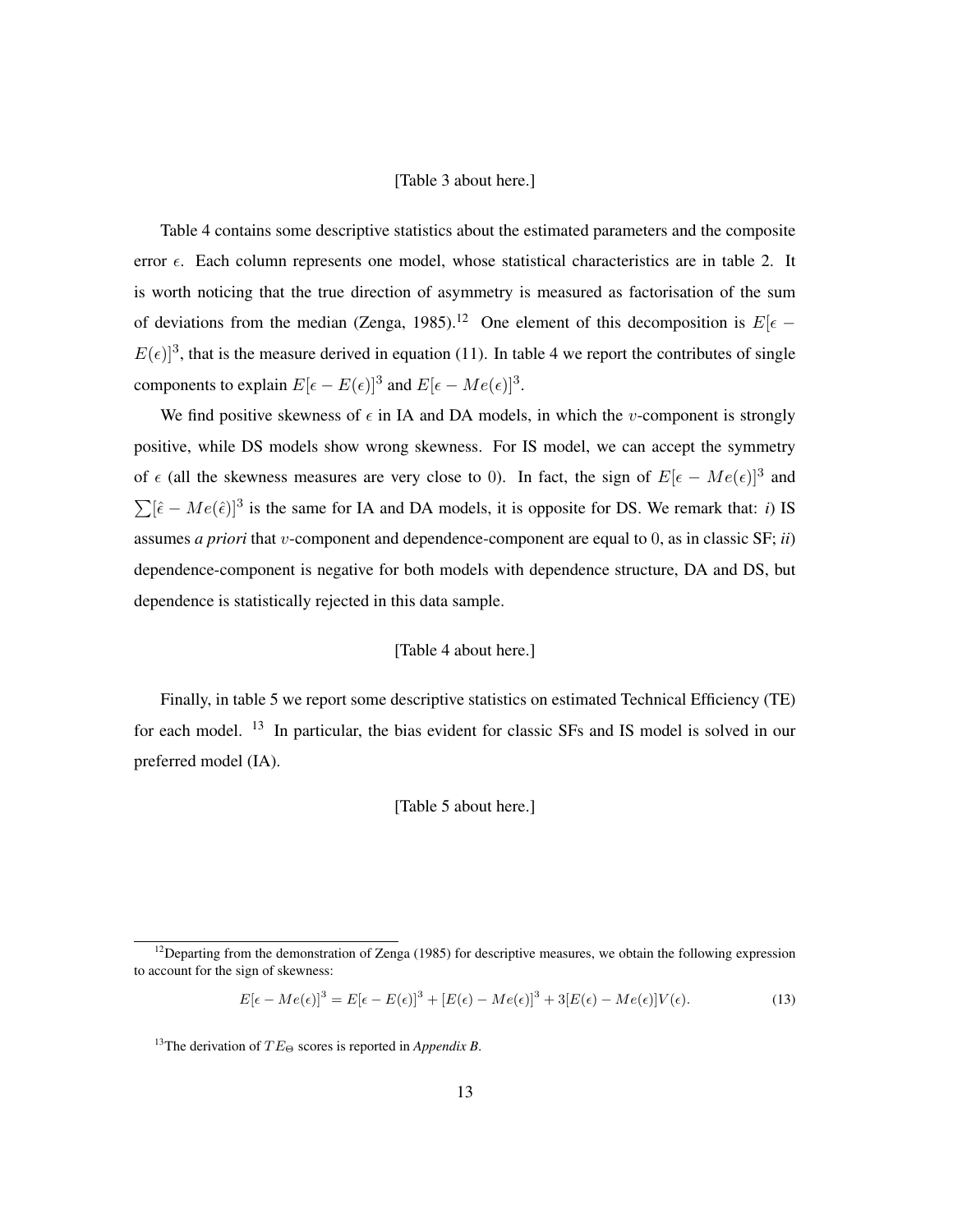#### 4.2 Application on a sample of Italian manufacturing firms

We use data from AIDA ("Analisi Informatizzata delle Aziende Italiane"), that is a database containing financial and accounting information of Italian companies.

We use again a Cobb-Douglas production function where the dependent variable is the value added representing the firms' output, while labour and capital are the traditional inputs. Moreover, we introduce ICT and R&D investments as additional inputs. All variable, referring to 2009, are in  $\log s$ <sup>14</sup>

#### [Table 6 about here.]

Going to examine the results from table 6, we highlight the robustness of the estimates across our models and the significance of all fitted parameters (t-statistics are in bracket). Moreover, from AIC measure, the classic SF models are very far from the other specifications. The distance is much more than 10 points (Burnham and Anderson, 2004). In particular the better fit is due to the more general DA model (AIC 1089.84), while the worst is the more parsimonious IS (1112.18). The results highlight the presence of positive dependence ( $\theta$  is equal to 0.7016 in DA) in this data sample.

Switching to analyses the descriptive statistics of the various models (table 7), there is not case of wrong skewness in the simpler model IS.<sup>15</sup>

[Table 7 about here.]

<sup>14</sup>We calculate ICT and R&D investments as percentage of yearly sales. This percentage is from EFIGE dataset ("European Firms in a Global Economy: internal policies for external competitiveness"), which combines measures of firms' international activities with quantitative and qualitative information with focus on R&D and innovation.

<sup>&</sup>lt;sup>15</sup>We propose this example also to show the validity of our models in case of absence of wrong skewness.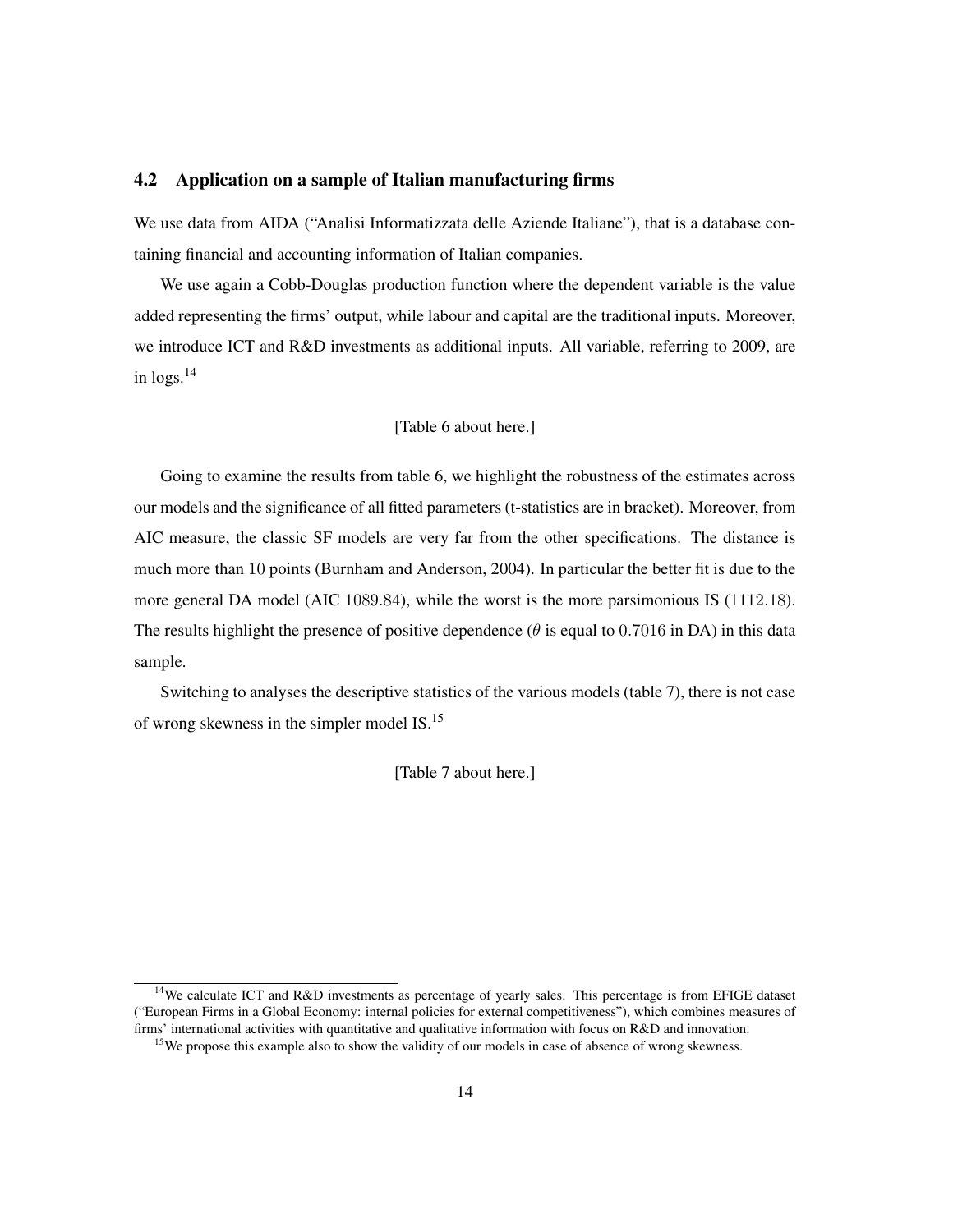## 5 Conclusions

In this paper, we have shown that the so-called "*wrong skewness*" anomaly in Stochastic Frontiers is a direct consequence of the basic hypotheses that appear to be overly restrictive. In fact, relaxing the hypotheses of symmetry of the random error and independence between the components of the composite error, we obtain a re-specification of Stochastic Frontiers sufficiently flexible that allows us to explain the difference between the expected and the estimated sign of the asymmetry of the composite error, found in various applications of the classic Stochastic Frontier.

The decomposition the third moment of the composite error in three components, namely: *i*) the asymmetry of the inefficiency term; *ii*) the asymmetry of the random error; and *iii*) the structure of dependence between the error components enables us to reinterpret the unusual asymmetry in the composite error by measuring the contribution of each component in the model. This is shown in one of the two empirical examples, i.e. on data from NBER archive, for which a case of wrong skewness is reported (present) with the *classic* SF specification.

When wrong skewness occurs, estimations with classic SF correspond to OLS estimations, and the inefficiency scores are zeros. This misleads to the conclusion of absence of inefficiency. Our specification allows to overcome this difficulties, as witnessed in both empirical applications, where our estimation of the output elasticities with respect to inputs are quite robust against to the standard SF specification, but estimated efficiency scores are lower than the unity.

### References

- D. Aigner, C.A.K. Lovell, and P. Schmidt. Formulation and estimation of stochastic frontier production function models. *Journal of Econometrics*, 6:21–37, 1977.
- P. Almanidis and R.C. Sickles. *Exploring Research Frontiers in Contemporary Statistics and Econometrics: A Festschrift in Honor of Leopold Simar*, chapter Skewness problem in Stochastic Frontier Models: Fact or Fiction? New York: Springer, 2011.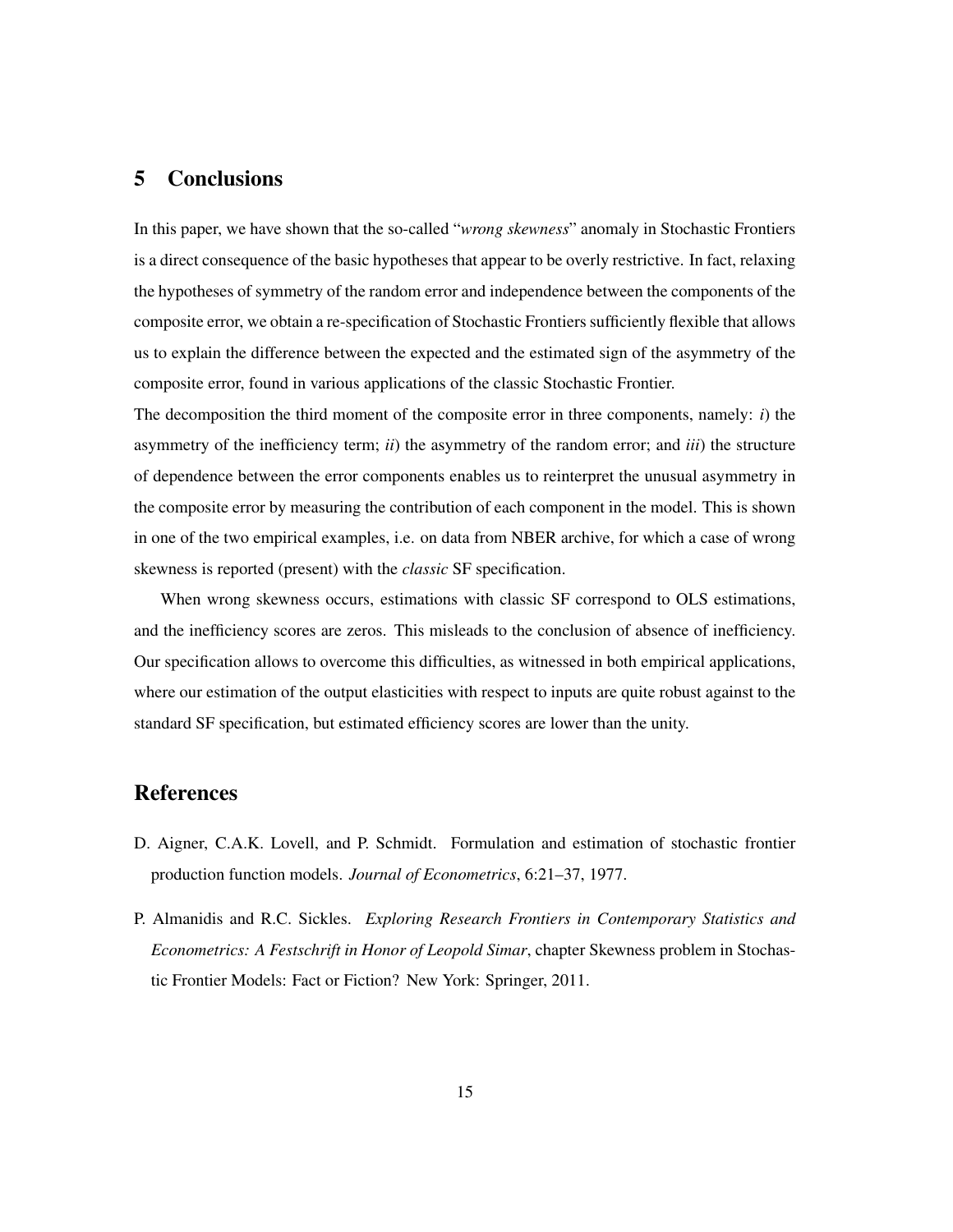- E. J. Bartelsman and W. Gray. The NBER manufacturing productivity database. *NBER technical, Working Paper*, 1996.
- G. E. Battese and G.S. Corra. Estimation of a production frontier model: With application to the pastoral zone of eastern australia. *Australian Journal of Agricultural Economics*, 21:169–179, 1977.
- G. E. Battese, T. J. Coelli, D. S. P. Rao, and C. J. ODonnell. ´ *An Introduction to Efficiency and Productivity Analysis*. 2005.
- E. Berndt, B. Hall, R. Hall, and J. Hausman. Estimation and Inference in Nonlinear Structural Models. *Annals of Economic and Social Measurement*, 4:653–665, 1974.
- K.P. Burnham and D.R. Anderson. Multimodel inference: Understanding AIC and BIC in model selection. *Sociological Methods Research*, 2004.
- M.A. Carree. Technological inefficiency and the skewness of the error component in stochastic frontier analysis. *Economics Letters*, 77:101–107, 2002.
- Q. Feng, W.C. Horrace, and G.L. Wu. Wrong skewness and finite sample correction in parametric stochastic frontier models. 2013.
- A. Green and D. Mayes. Technical inefficiency in manufacturing industries. *Economic Journal*, 101:523538, 1991.
- W. H. Greene. A gamma-distributed stochastic frontier model. *Journal of Econometrics*, 46: 141–163, 1990.
- C.M. Hafner, H. Manner, and L. Simar. The "wrong skewness" problem in stochastic frontier model: a new approach". *Insitutute of Statistics, Biostatistics and Actuarial Sciences*, 2013.
- Kenneth L. Judd. *Numerical Methods in Economics*. The MIT Press, 1998.
- S. C. Kumbhakar and C. A. K. Lovell. *Stochastic Frontier Analysis*. Cambridge University Press, 2000.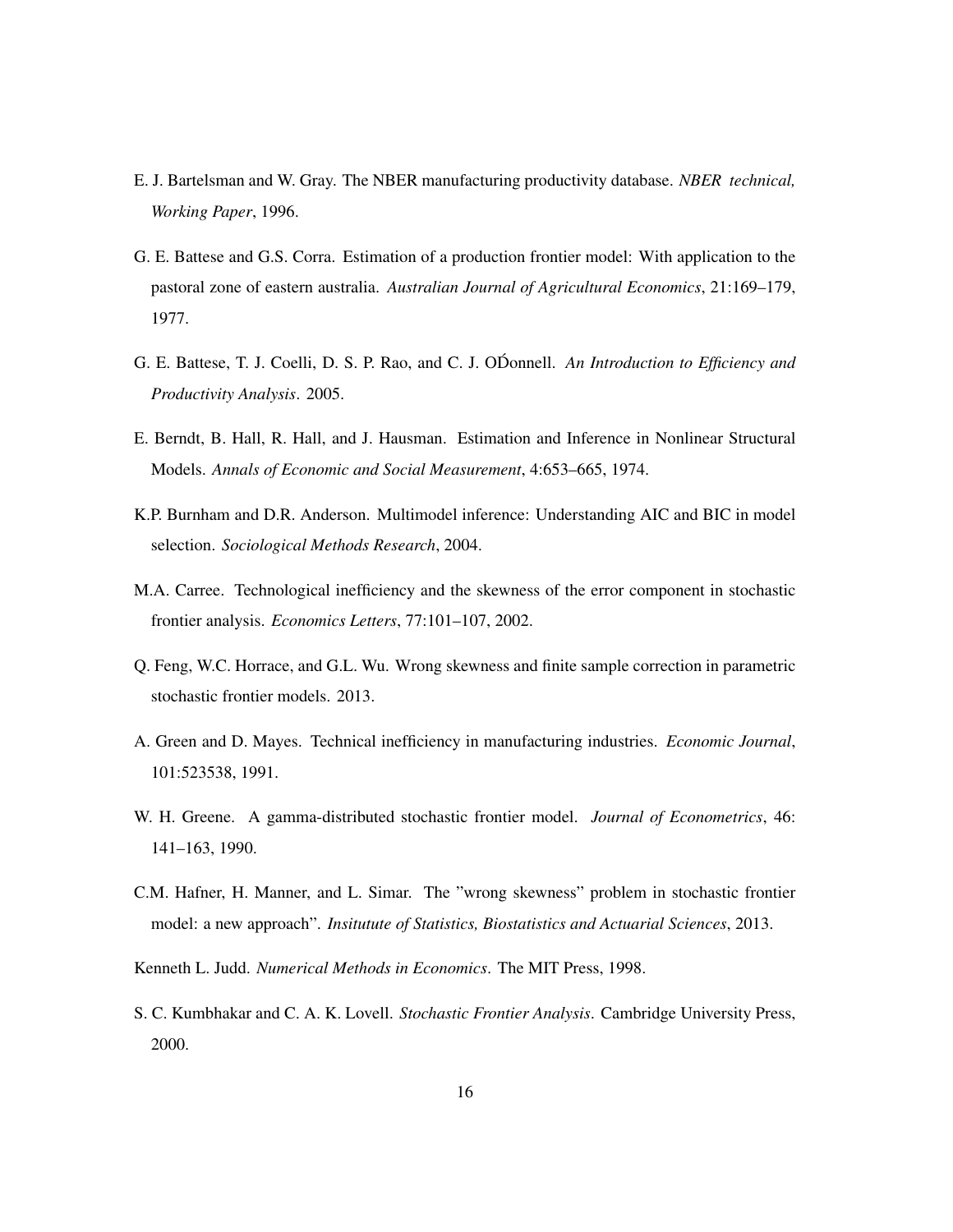- D. Meeusen and J. van de Broek. Efficiency estimation from Cobb-Douglas production functions with composed error. *International Economic Review*, 18(2):435–444, 1977.
- R. B. Nelsen. *An Introduction to Copula*. Springer, 1999.
- J. Qian and R. C. Sickles. Stochastic frontiers with bounded inefficiency. *Rice University, WP*, 2009.
- M. D. Smith. Stochastic frontier models with dependent error components. *Econometrics Journal*, 11:172–192, 2008.
- E. G. Tsionas. Efficiency measurement with the weibull stochastic frontier. *Oxford Bulletin of Economics and Statistics*, 69:693–706, 2007.
- M. Zenga. *Statistica descrittiva*. Giappichelli, 1985.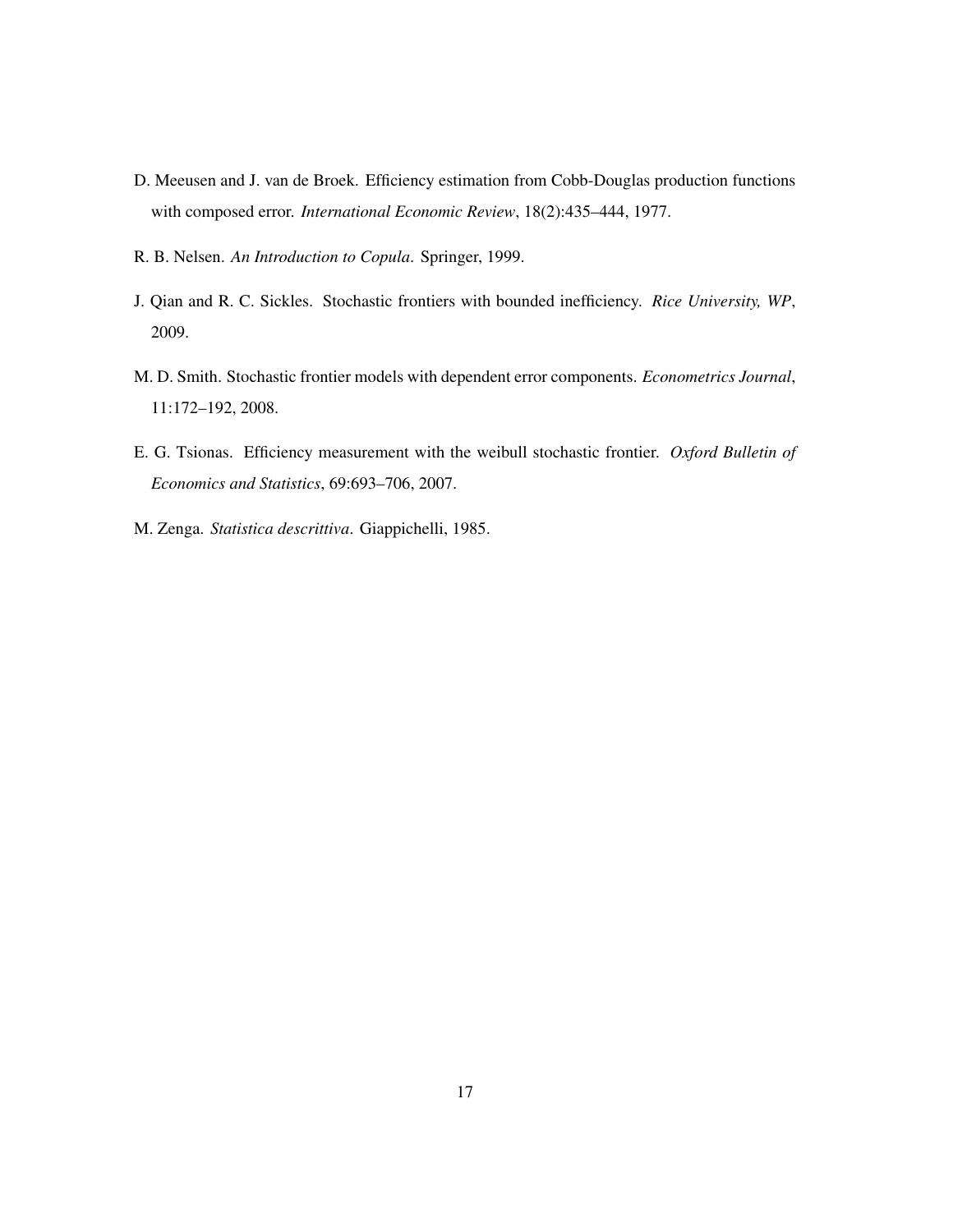## A Proof of Proposition 1

In order to prove *Proposition 1* easily, we report some preliminary results in the following *Lemma*.

**Lemma 2** *1. If*  $U \sim Exp(\delta_u)$  *then* 

- *r*-th moment is  $E(U^r) = \lambda_u^r \Gamma(r+1)$ . Consequently, we have:  $E(U) = \delta_u$ ,  $E(U^2) =$  $2\delta_u^2$  and  $E(U^3) = 6\delta_u^3$ .
- Denoted with  $F(u) = 1 e^{-\frac{u}{\delta_u}}$  the distribution function of the random variable U, after algebra, we obtain  $E\left[U^rF(U)\right]=E(U^r)\left(1-\frac{1}{2^{r+1}}\right)$  $\frac{1}{2^{r+1}}$
- *2. If*  $V \sim GL(\lambda_n, \delta_n, \alpha_n)$  *then* 
	- $E(V) = \lambda_v + \delta_v [\Psi(\alpha_v) \Psi(1)]$ ;
	- $E(V^2) = \delta_v^2 [\Psi'(\alpha_v) + \Psi'(1)] + [\lambda_v + \delta_v (\Psi(\alpha_v) \Psi(1))]^2;$
	- $E(V^3) = \delta_v^3 [\Psi''(\alpha_v) \Psi''(1)] + [\lambda_v + \delta_v (\Psi(\alpha_v) \Psi(1))]^3 +$  $3\delta_v^2\left[\lambda_v + \delta_v \left(\Psi(\alpha_v) - \Psi(1)\right)\right] \left[\Psi'(\alpha_v) + \Psi'(1)\right]$
	- Denoted with  $G(v) = \left(1 + e^{-\frac{v \lambda_v}{\delta_v}}\right)^{-\alpha_v}$  the distribution function of the random variable V, we have  $E[V^k G(V)] = \frac{1}{2}E[V^k|2\alpha_v, \lambda_v, \delta_v]$ , where  $E[.]2\alpha_v, \lambda_v, \delta_v]$  is the *expectation with respect to the GL with parameters*  $2\alpha_v$ ,  $\lambda_v$  *and*  $\delta_v$ .

*3. if*  $(U, V)$  ∼  $f_{u,v}(u, v) = f(u)g(v)$  [1 +  $\theta$  (1 − 2F(u)) (1 − 2G(v))] *then* 

$$
E\left(U^{r}V^{k}\right) = (1+\theta)E(U^{r})E(V^{k}) - 2\theta\left\{E(U^{r})E\left[V^{k}G(V)\right] + E\left[U^{r}F(U)\right]E(V^{k}) - 2E\left[U^{r}F(U)\right]E\left[V^{k}G(V)\right]\right\} =
$$
  

$$
= E(U^{r})E(V^{k}) + \theta\left(\frac{1}{2^{r}} - 1\right)E(U^{r})\left\{E(V^{k}) - E(V^{k}|2\alpha_{v}, \lambda_{v}, \delta_{v})\right\}
$$

Now, we can prove the *Proposition* 1.

1. The *pdf* of composite error is  $f(\epsilon) = \int_{\Re^+} f(u, \epsilon + u) du$  where  $f(u, \epsilon + u) = f(u)g(\epsilon + u)$  $u)c(F(u), G(\epsilon+u)).$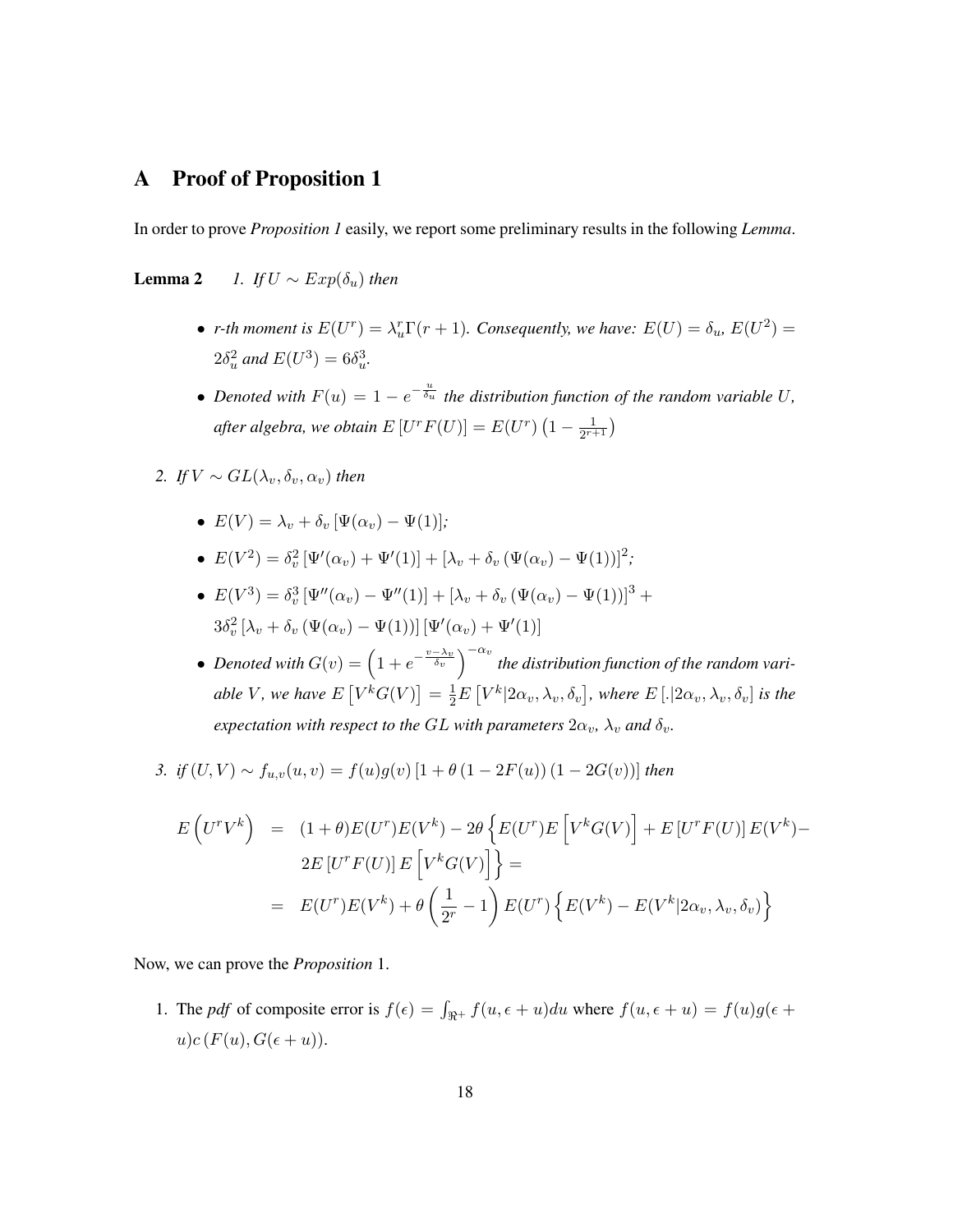Given that  $c(\cdot, \cdot)$  is a density copula of a FGM copula, we have

$$
f(u, \epsilon + u) = (1 + \theta)f(u)g(\epsilon + u) - 2\theta f(u)g(\epsilon + u)G(\epsilon + u)
$$
  
- 
$$
2\theta f(u)g(\epsilon + u)F(u) + 4\theta f(u)g(\epsilon + u)F(u)G(\epsilon + u)
$$
 (A.1)

Using (A.1), we have  $f(\epsilon) = (1 + \theta)I_1 - 2\theta \{I_2 + I_3 - 2I\}$ , where  $I = \int_{\Re^+} f(u)g(\epsilon +$  $u)F(u)G(\epsilon+u)du$ , and  $I_i$ , for  $i=1,2,3$  are special cases of I. Now, in order to calculate the integral  $I$ , we observe that

$$
f(u)g(\epsilon+u)F(u)G(\epsilon+u) = \frac{\alpha_v k_1(\epsilon)}{\delta_u \delta_v} e^{-\frac{u}{\delta_u} - \frac{u}{\delta_v}} \left(1 - e^{-\frac{u}{\delta_u}}\right) \left(1 + k_1(\epsilon)e^{-\frac{u}{\delta_u}}\right)^{-2\alpha_v - 1}(A.2)
$$

where  $k_1(\epsilon) = e^{-\frac{\epsilon - \lambda_v}{\delta_v}}$ . After algebra, we can write

$$
I = \frac{\alpha_v k_1(\epsilon)^{-2\alpha_v}}{\delta_u \delta_v} \left\{ \int_{\Re^+} \left( e^{-u} \right)^{\frac{1}{\delta_u} + \frac{1}{\delta_v}} \left[ 1 + k_1(\epsilon) \left( e^{-u} \right)^{\frac{1}{\delta_v}} \right]^{-2\alpha_v - 1} du - \right.
$$
  
- 
$$
\int_{\Re^+} \left( e^{-u} \right)^{\frac{2}{\delta_u} + \frac{1}{\delta_v}} \left[ 1 + k_1(\epsilon) \left( e^{-u} \right)^{\frac{1}{\delta_v}} \right]^{-2\alpha_v - 1} du \right\}
$$

If before we put  $y = e^{-u}$  and then  $t = y^{\frac{1}{\delta_v}}$ , after algebra, we obtain

$$
I = \frac{\alpha_v k_1(\epsilon)}{\delta_u} \left\{ \int_0^1 t^{\frac{\delta_v}{\delta_u}} \left(1 + k_1(\epsilon)t\right)^{-2\alpha_v - 1} dt - \int_0^1 t^{2\frac{\delta_v}{\delta_u}} \left(1 + k_1(\epsilon)t\right)^{-2\alpha_v - 1} dt \right\}
$$

Bearing in mind that for hypergeometric function is true the following

$$
\frac{\Gamma(c-b)\Gamma(b)}{\Gamma(c)} {}_2F_1(a,b;c;s) = \int_0^1 t^{b-1}(1-t)^{c-b-1}(1-st)^{-a}dt
$$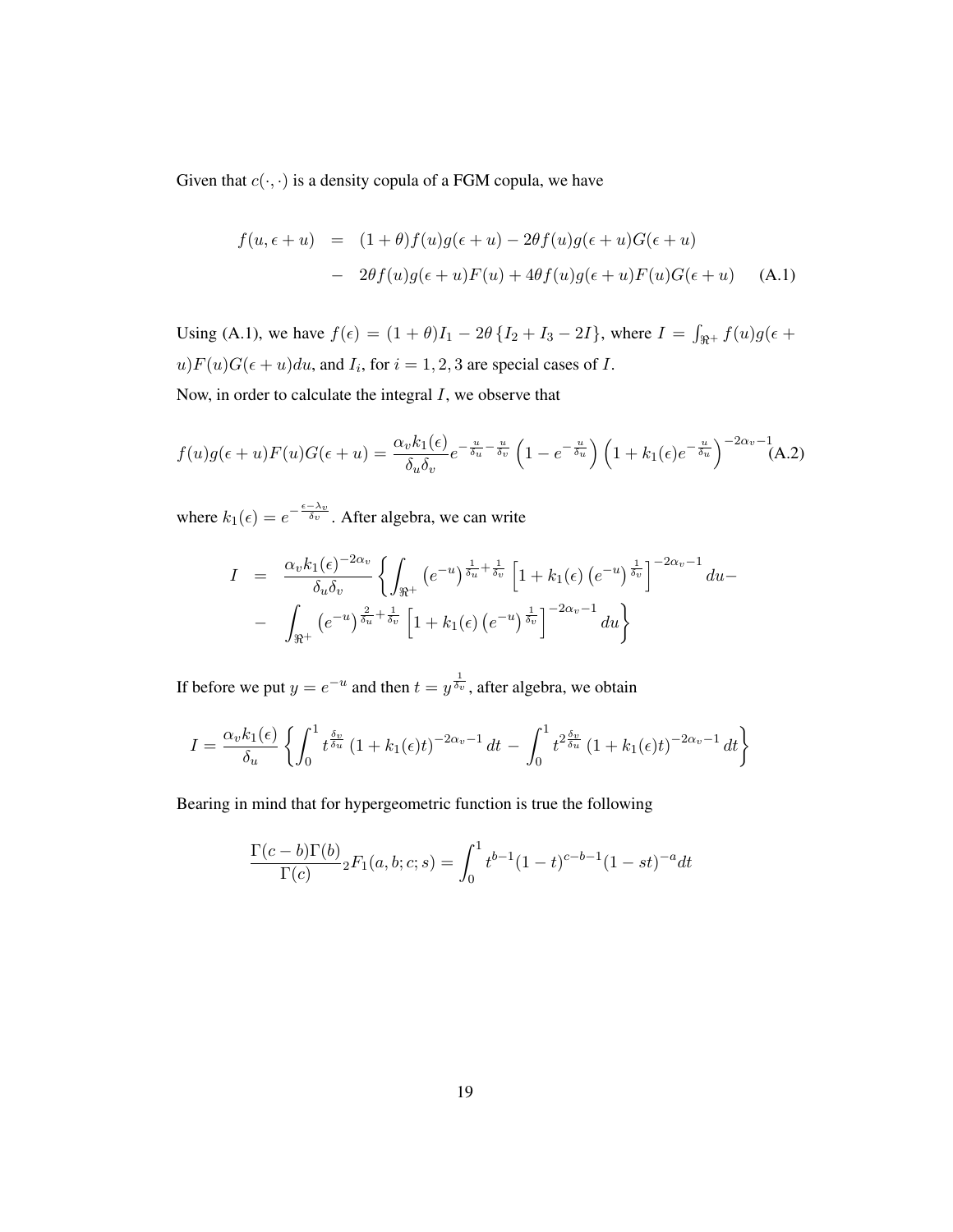We obtain

$$
I = \frac{\alpha_v k_1(\epsilon)}{\delta_u} \left\{ \frac{1}{\frac{\delta_v}{\delta_u} + 1} {}_2F_1 \left( 2\alpha_v + 1, \frac{\delta_v}{\delta_u} + 1; \frac{\delta_v}{\delta_u} + 2; -k_1(\epsilon) \right) - \frac{1}{2\frac{\delta_v}{\delta_u} + 1} {}_2F_1 \left( 2\alpha_v + 1, 2\frac{\delta_v}{\delta_u} + 1; 2\frac{\delta_v}{\delta_u} + 2; -k_1(\epsilon) \right) \right\}
$$

- 2. By Lemma, we can to verify that
	- $E(\epsilon) = -E(U) + E(V) = -\delta_u + \lambda_v + \delta_v [\Psi(\alpha_v) \Psi(1)]$
	- $V(\epsilon) = V(U) + V(V) 2cov(U, V) = \delta_u^2 + \delta_v^2 [\Psi'(\alpha_v) + \Psi'(1)] 2cov(U, V)$ , where  $cov(U, V) = \frac{\theta}{2}E(U)\{E(V) - E(V|2\alpha_v, \lambda_v, \delta_v)\} = \frac{\theta}{2}$  $\frac{\theta}{2}\delta_u\delta_v\left[\Psi(2\alpha_v)-\Psi(\alpha_v)\right].$
	- Moreover, recalling that for a generic random variable, Z, we have  $E[Z E(Z)]^3 =$  $E(Z^3) - 3E(Z^2)E(Z) + 2[E(Z)]^3$ , after simple algebra,  $E[U - E(U)]^3 = 2\delta_u^3$  and  $E[V - E(V)]^3 = \delta_v^3 \left[ \Psi''(\alpha_v) - \Psi''(1) \right]$ . Moreover, by Lemma, we have:

$$
cov(U^2, V) = E[U^2V] - E(U^2)E(V) = \frac{3}{2}\theta \delta_u^2 \delta_v [\Psi(2\alpha_v) - \Psi(\alpha_v)]
$$

and

$$
cov(U, V^2) = -\frac{\theta}{2}\delta_u \left\{ \delta_v^2 \left[ \Psi'(\alpha_v) - \Psi'(2\alpha_v) \right] + \left[ \lambda_v + \delta_v \left( \Psi(\alpha_v) - \Psi(1) \right) \right]^2 + \right.
$$
  

$$
- \left[ \lambda_v + \delta_v \left( \Psi(2\alpha_v) - \Psi(1) \right) \right]^2 \right\}
$$

by (2), after algebra, we obtain  $E\left[\epsilon - E(\epsilon)\right]^3$  as in equation 11.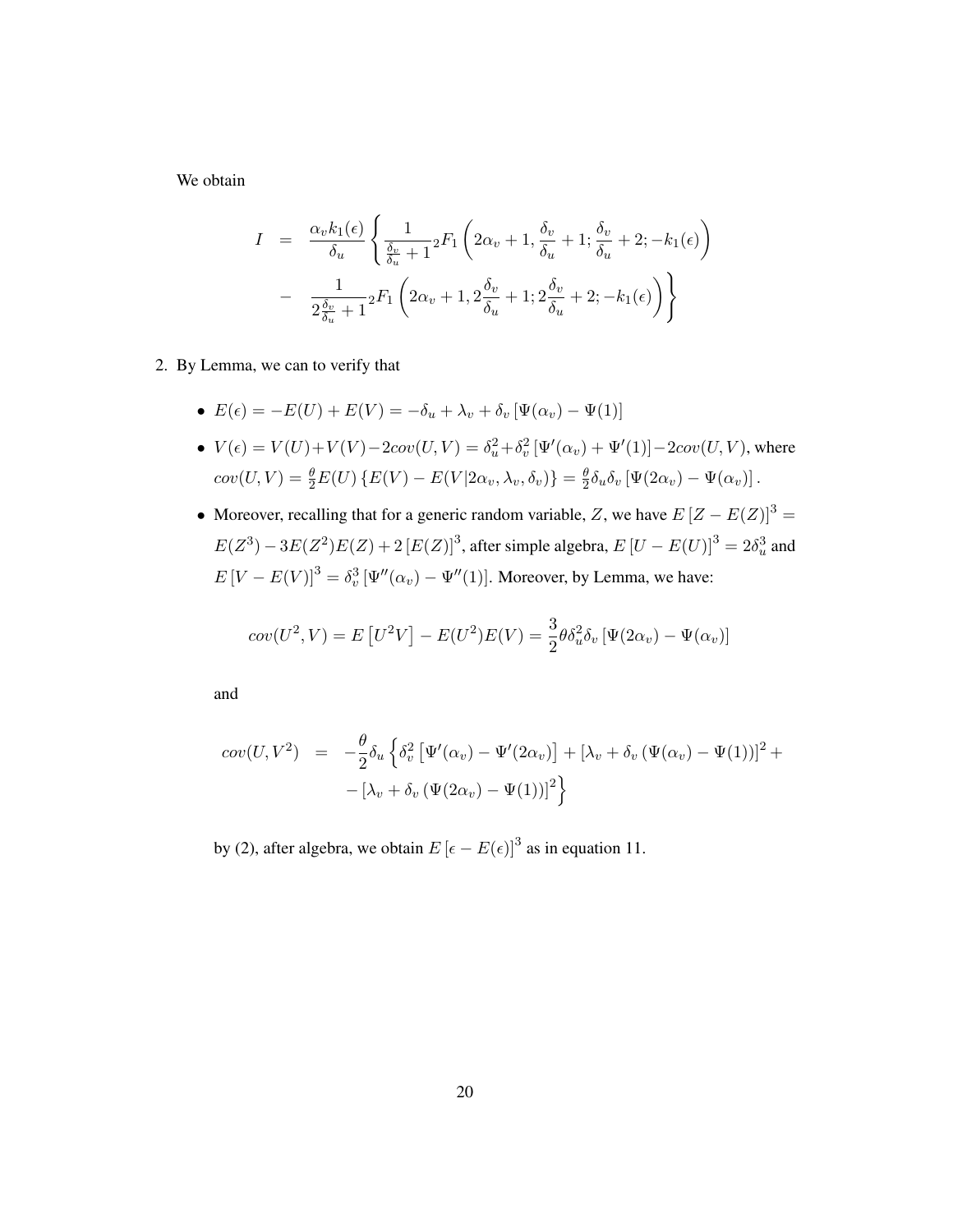## B Calculation of TE scores

Given the *Proposition* 1, its Proof in *Appendix A* and equation (7) in Section 2, we derive the formula to calculate the Technical Efficiency scores  $TE_{\Theta}$  for our model.

We can write

$$
TE_{\Theta} = E[e^{-u}|\epsilon = \epsilon^*] = \frac{1}{f_{\epsilon}(.;\Theta)} \int_{\Re^+} e^{-u} f_{u,v}(u, x + u; \Theta) du
$$
  
= 
$$
\frac{1}{f_{\epsilon}(.;\Theta)} \int_{\Re^+} e^{-u} f(u, \epsilon + u) du = \frac{1}{f_{\epsilon}(.;\Theta)} \int_{\Re^+} e^{-u} f(u, \epsilon + u) du
$$
 (B.1)

where  $f(u, \epsilon + u)$  is derived in equation A.1.

After algebra, we obtain:

$$
TE_{\Theta} = E[e^{-u}|\epsilon] = \frac{\overline{\omega}_{1}(\epsilon)H_{1}(\epsilon) + \theta[\overline{\omega}_{1}(\epsilon)H_{1}(\epsilon) - 2\overline{\omega}_{2}(\epsilon)H_{2}(\epsilon) - 2\overline{\omega}_{3}(\epsilon)H_{3}(\epsilon) + 4\overline{\omega}_{4}(\epsilon)H_{4}(\epsilon)]}{\omega_{1}(\epsilon)H_{1}(\epsilon) - \theta[\omega_{1}(\epsilon)H_{1}(\epsilon) - 2\omega_{2}(\epsilon)H_{2}(\epsilon) - 2\omega_{3}(\epsilon)H_{3}(\epsilon) + 4\omega_{4}(\epsilon)H_{4}(\epsilon)]}
$$
\n(B.2)

where the  $H - functions$  represent hypergeometric functions. In particular, we have: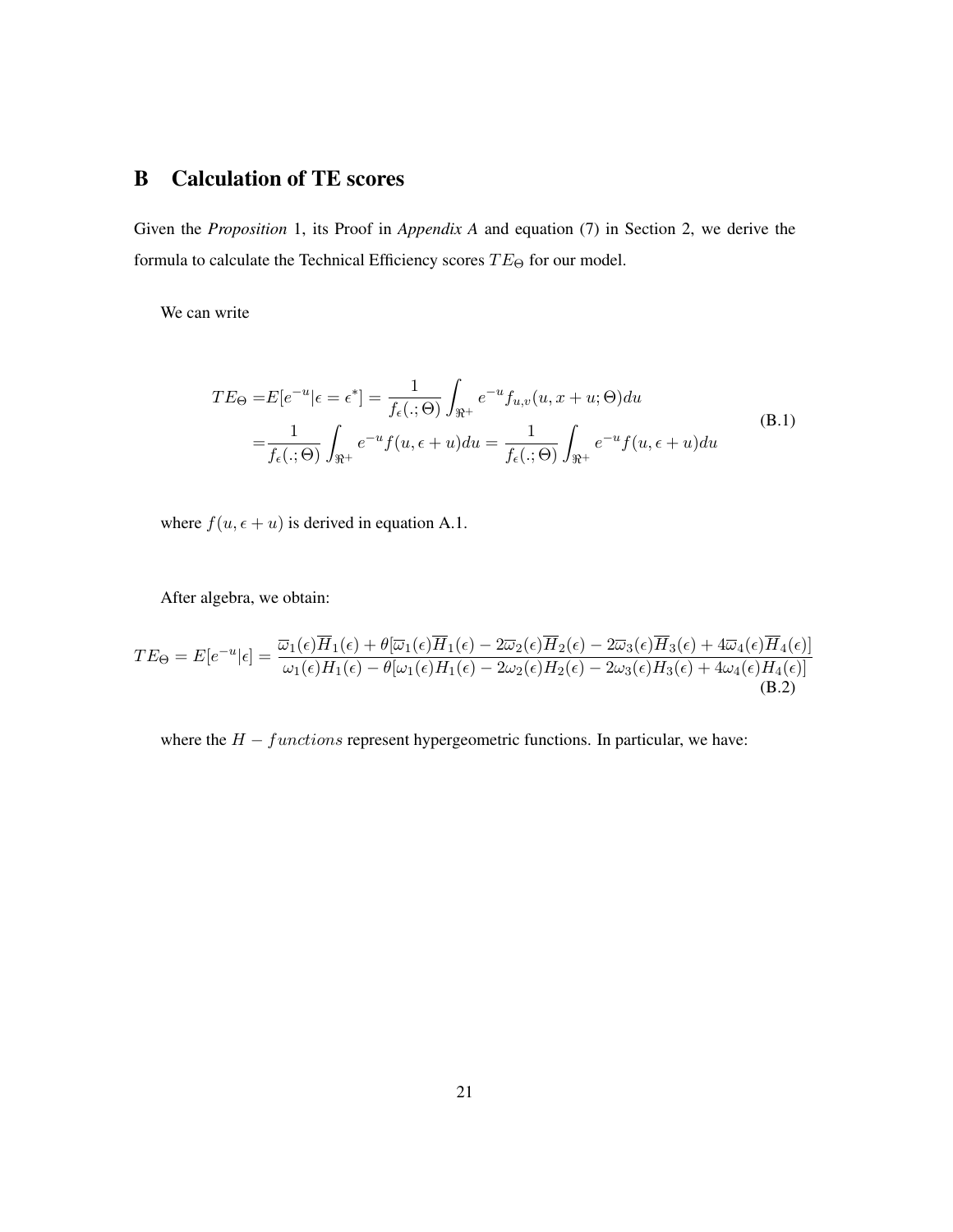$$
\overline{H}_{1} = {}_{2}F_{1}\left(\alpha_{v}+1, \frac{\delta_{v}}{\delta_{u}}+\delta_{v}+1; \frac{\delta_{v}}{\delta_{u}}+\delta_{v}+2; -k_{1}(\epsilon)\right)
$$
\n
$$
H_{1} = {}_{2}F_{1}\left(\alpha_{v}+1, \frac{\delta_{v}}{\delta_{u}}+1; \frac{\delta_{v}}{\delta_{u}}+2; -k_{1}(\epsilon)\right)
$$
\n
$$
\overline{H}_{2} = \frac{1}{\left[\delta_{v}\left(\frac{1}{\delta_{u}}+1\right)\right]} {}_{2}F_{1}\left(\alpha_{v}+1, \delta_{v}\left(\frac{1}{\delta_{u}}+1\right)+1; \delta_{v}\left(\frac{1}{\delta_{u}}+1\right)+2; -k_{1}(\epsilon)\right)
$$
\n
$$
-\frac{1}{\left[\delta_{v}\left(\frac{2}{\delta_{u}}+1\right)\right]} {}_{2}F_{1}\left(\alpha_{v}+1, \delta_{v}\left(\frac{2}{\delta_{u}}+1\right)+1; \delta_{v}\left(\frac{2}{\delta_{u}}+1\right)+2; -k_{1}(\epsilon)\right)
$$
\n
$$
H_{2} = {}_{2}F_{1}\left(\alpha_{v}+1, 2\frac{\delta_{v}}{\delta_{u}}+1; 2\frac{\delta_{v}}{\delta_{u}}+2; -k_{1}(\epsilon)\right)
$$
\n
$$
\overline{H}_{3} = {}_{2}F_{1}\left(2\alpha_{v}+1, \frac{\delta_{v}}{\delta_{u}}+\delta_{v}+1; \frac{\delta_{v}}{\delta_{u}}+\delta_{v}+2; -k_{1}(\epsilon)\right)
$$
\n
$$
H_{3} = {}_{2}F_{1}\left(2\alpha_{v}+1, \frac{\delta_{v}}{\delta_{u}}+1; \frac{\delta_{v}}{\delta_{u}}+2; -k_{1}(\epsilon)\right)
$$
\n
$$
\overline{H}_{4} = \frac{1}{\left[\delta_{v}\left(\frac{1}{\delta_{u}}+1\right)\right]} {}_{2}F_{1}\left(2\alpha_{v}+1, \delta_{v}\left(\frac{1}{\delta_{u}}+1\right)+1; \delta_{v}\left(\frac{1}{\delta_{u}}+1\right)+2; -k_{1}(\epsilon)\right)
$$
\n
$$
-\frac{1}{\left[\delta_{v}\left(\frac{
$$

and where the  $\omega$   $functions$  are respectively defined as:

$$
\overline{\omega}_1(\epsilon) = \overline{\omega}_3(\epsilon) = \frac{\alpha_v k_1(\epsilon)}{\delta_u \left[\delta_v \left(\frac{1}{\delta_u} + 1\right)\right]}
$$
\n
$$
\overline{\omega}_2(\epsilon) = \overline{\omega}_4(\epsilon) = \frac{\alpha_v k_1(\epsilon)}{\delta_u}
$$
\n
$$
\omega_1(\epsilon) = \omega_3(\epsilon) = \frac{\alpha_v k_1(\epsilon)}{\delta_v + \delta_v}
$$
\n
$$
\omega_2(\epsilon) = \omega_4(\epsilon) = \frac{\alpha_v k_1(\epsilon)}{2\delta_v + \delta_v}
$$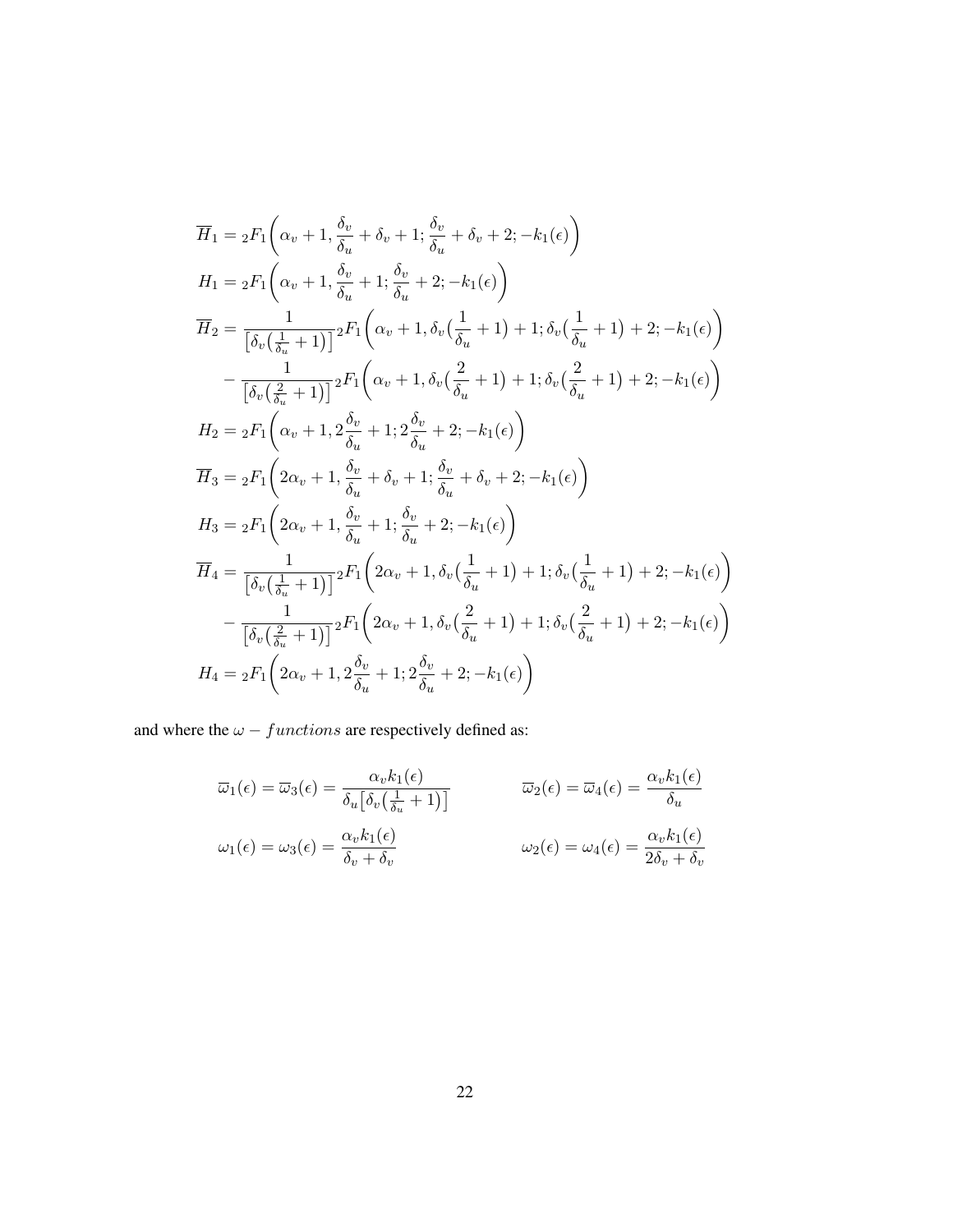## C The numerical procedure

The estimation of models like that described in Section 2 requires the ability to compute the density of composite error. Closed–form expressions for this quantity are available only in some few special cases such as the notable case addressed by Smith (2008). While in the previous section we provide one more example of closed–form expression, this section is intended to describe the scheme we use to approximate the likelihood (6) starting from a general joint density  $f_{u,v}$ . Our goal is to provide a numerical tool capable of managing different joint distributions for the couple  $(u, v)$ , thus widening the set of alternatives one can use when defining SF models.

Our approach is fairly simple. We approximate the convolution between  $u$  and  $v$  by means of numerical quadratures. To be more precise, set  $\varepsilon = v - u$ , its density function,  $f_{\varepsilon}(\cdot; \Theta)$ , is obtained by the convolution of of  $u$  and  $v$ :

$$
f_{\varepsilon}(x;\Theta) = \int_0^\infty f_{u,v}(u, x + u; \Theta) du
$$
 (C.3)

Explicit evaluation of the integral in (C.3) is in general infeasible, keeping a potential range of possible joint densities almost unexplored. However, approximation of (C.3) by Gauss–Laguerre quadrature has proved to be easy and effective, and is reported below.

Let us first rewrite  $(C.3)$  as

$$
f_{\varepsilon}(x;\Theta) = \int_0^\infty e^{-u} g_x(u) du,
$$
 (C.4)

with  $g_x(u) = e^u f_{u,v}(u, x + u)$ . Fix an integer m that we refer to as the order of quadrature and, for  $h = 1 \ldots, m$  let: *i*)  $t_h$  be the h–th root of the Laguerre polynomial of order m,  $L_m(u)$ , and *ii*)  $\omega_h$  defined by the following system of linear equations<sup>16, 17</sup>

$$
\int_0^\infty s^k e^{-s} ds = \sum_{h=1}^n \omega_h t_h^k \quad k = 1, \dots, 2m - 1.
$$
 (C.5)

<sup>&</sup>lt;sup>16</sup>The system is over-determined, but posses a unique solution  $\omega_1, \ldots, \omega_n$ .

<sup>&</sup>lt;sup>17</sup>These are basic concepts in numerical analysis. For more details about orthogonal polynomials and Gaussian quadrature any textbook in this topic is valid. A standard reference for economists is Judd (1998).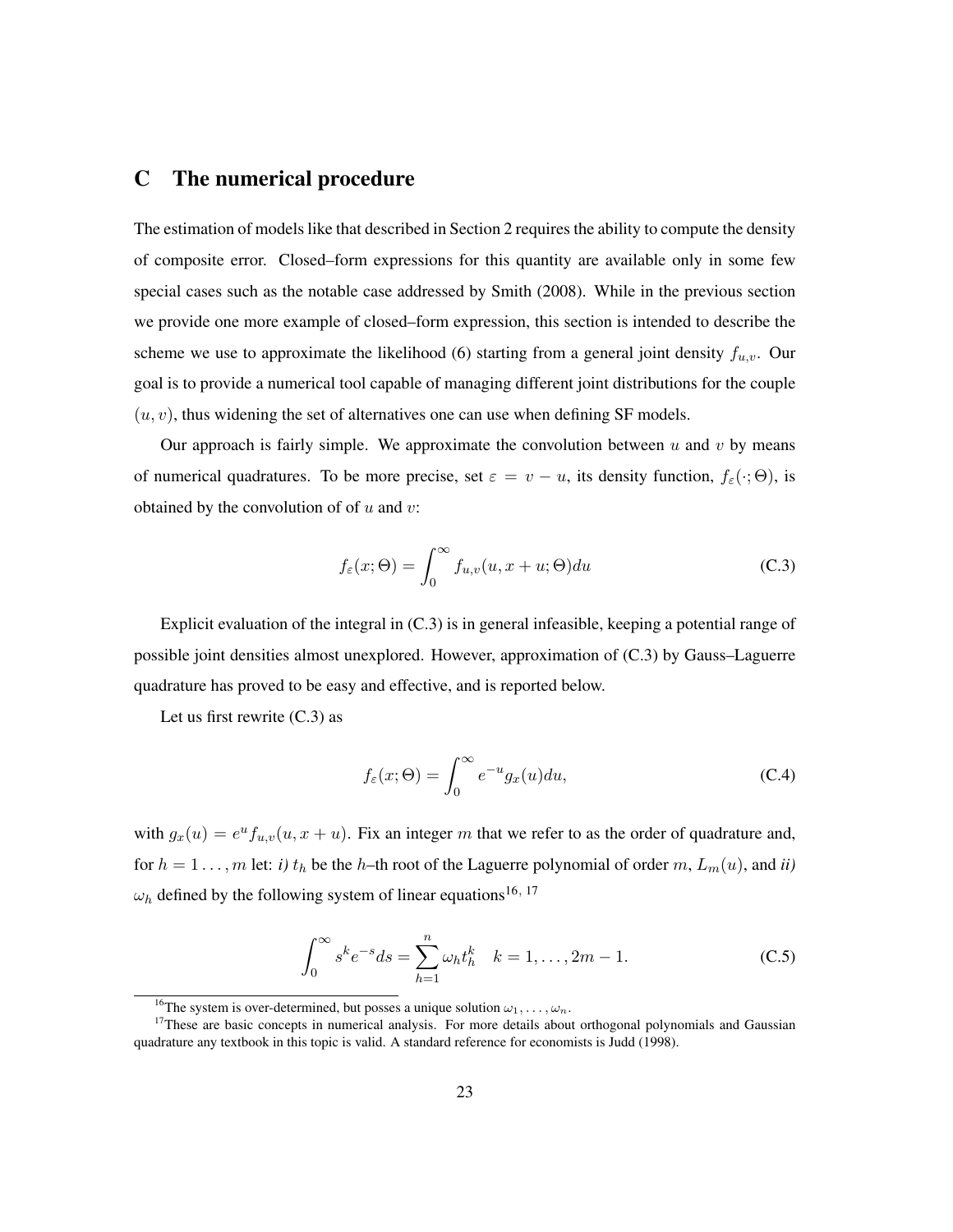Then, we can write

$$
f_{\varepsilon}(x;\Theta) \approx \sum_{h=1}^{m} \omega_h g_x(t_h).
$$
 (C.6)

As far as the function  $g_x(\cdot)$  is Reimann–integrable over the interval  $[0, \infty)$ , standard results in numerical analysis ensure the goodness of the approximation.

We can thus approximate the integral appearing in  $(C.3)$  (and its gradient with respect to  $\Theta$ ) with a finite sum, and insert the approximated density function and its gradient into a Quasi– Newton–like iteration (however, from experience with the Normal/Half–Normal with FGM copula model, a few initial iterations with the algorithm of Berndt et al. (1974) is highly recommended). As for the order of quadrature, practice with the Normal/Half–Normal with FGM copula case shows that  $m = 12$  is sufficient to obtain *safe* approximations. For values of m around 12, computations of the Laguerre nodes and weights require a fraction of a second, and this is needed only once.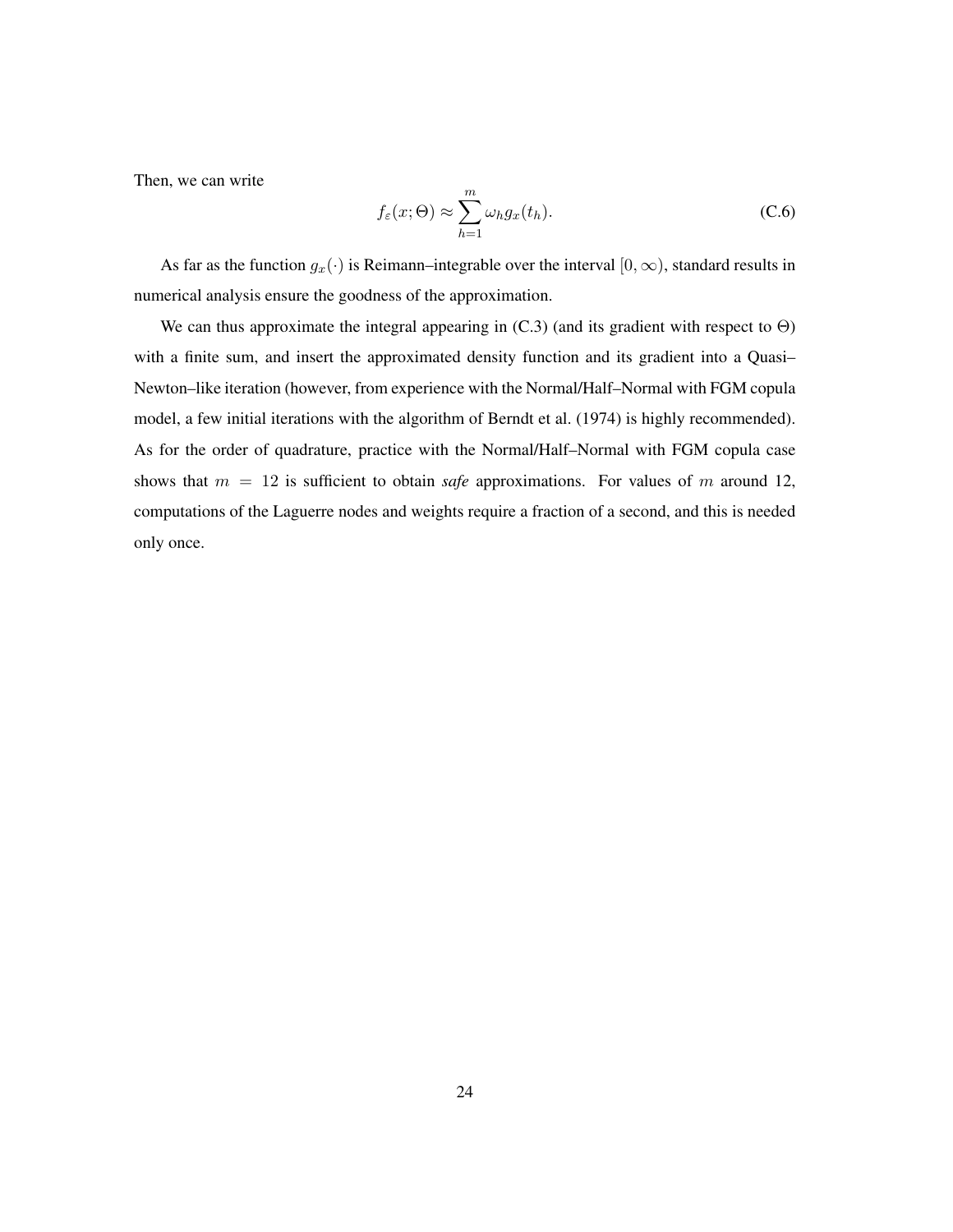

Figure 1: Plot of  $VAR(\epsilon)$  for a production frontier with  $\theta = -1$ ,  $\theta = 0$  and  $\theta = 1$  ( $\alpha_v$  ranges between 0 and 2).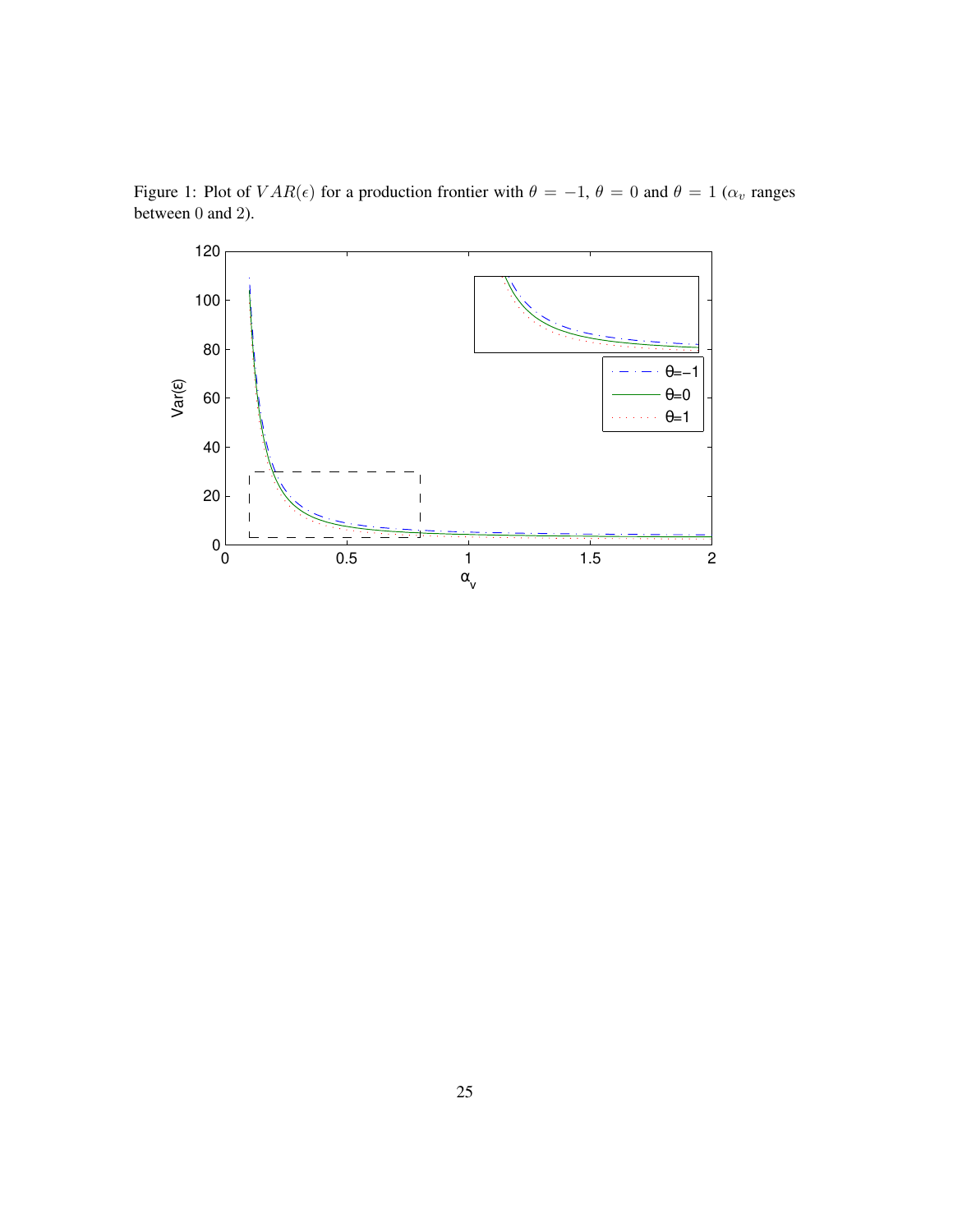

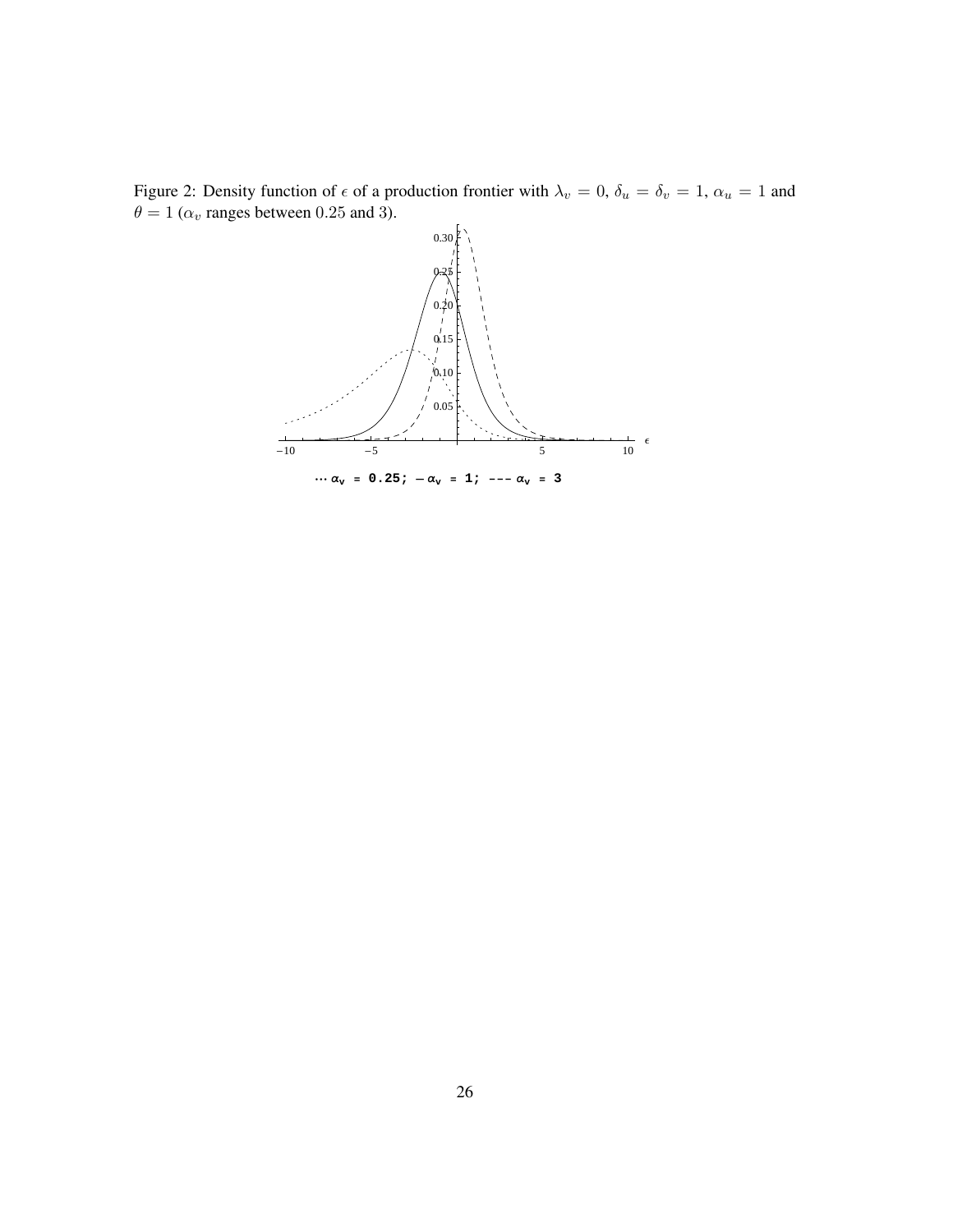|                            | Parameters          | Density                                                                                                                                                                                 | Distribution                                                            |
|----------------------------|---------------------|-----------------------------------------------------------------------------------------------------------------------------------------------------------------------------------------|-------------------------------------------------------------------------|
| Exponential $\delta_u > 0$ |                     | $\frac{1}{\delta}e^{-\frac{u}{\delta_u}}$                                                                                                                                               | $1-e^{-\frac{u}{\delta_u}}$                                             |
| GL                         |                     | $\alpha_v, \ \delta_v > 0, \lambda_v \in \Re \quad \frac{\alpha_v}{\delta_v} \frac{e^{-\frac{v-\lambda_v}{\delta_v}}}{\left(1 + e^{-\frac{v-\lambda_v}{\delta_v}}\right)^{\alpha_v+1}}$ | $(1+e^{-\frac{v-\lambda_v}{\delta_v}})^{-\alpha_v}$                     |
| <b>FGM</b>                 | $\theta \in (-1,1)$ |                                                                                                                                                                                         | $1 + \theta(1 - 2F_u)(1 - 2G_v)$ $F_uG_v(1 + \theta(1 - F_u)(1 - G_v))$ |

Table 1: Marginal distribution functions and FGM copula.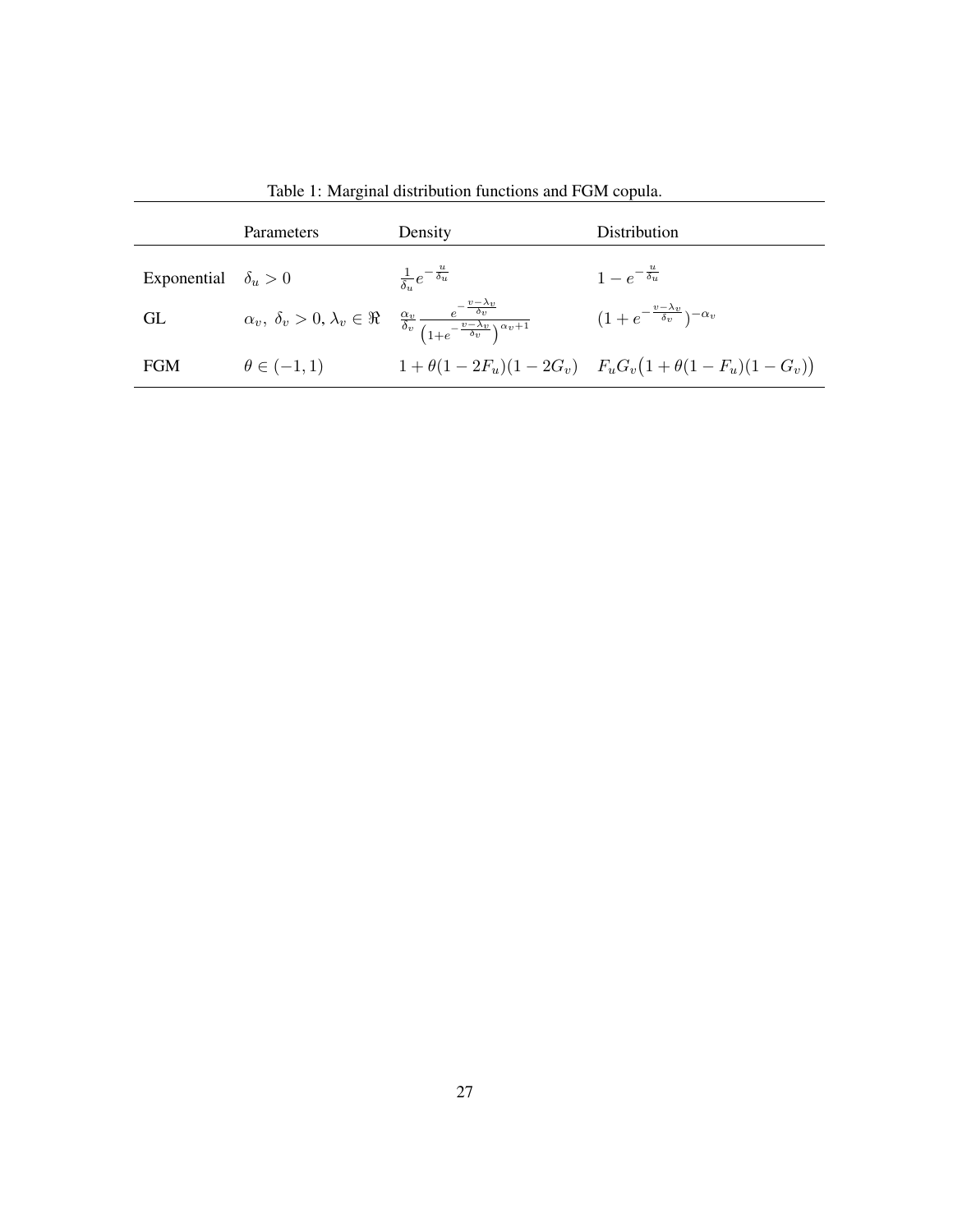| Name       | Random Error Distribution                               | Inefficiency Distribution          | Dependence     |
|------------|---------------------------------------------------------|------------------------------------|----------------|
|            |                                                         |                                    |                |
| IA         | $GL \sim (\alpha_v, \delta_v, \lambda_v)$               | $Exp \sim (\delta_u)$              | No.            |
| DA         | $GL \sim (\alpha_v, \delta_v, \lambda_v)$               | $Exp \sim (\delta_u)$              | FGM copula     |
| <b>IS</b>  | Symmetric GL $\sim (\alpha_v = 1, \delta_v, \lambda_v)$ | $Exp \sim (\delta_u)$              | No.            |
| DS         | Symmetric GL $\sim (\alpha_v = 1, \delta_v, \lambda_v)$ | $Exp \sim (\delta_u)$              | FGM copula     |
| Classic SF | Normal $\sim (0, {\sigma_v}^2)$                         | Half-Normal $\sim (0, \sigma_u^2)$ | N <sub>0</sub> |

Table 2: Summary of the statistical models.

Legend:  $IA$  is the model with independence and asymmetry;  $DA$  stands for FGM dependence and asymmetry;  $IS$ stands for independence and symmetry; finally,  $DS$  is the model with FGM dependence and symmetry.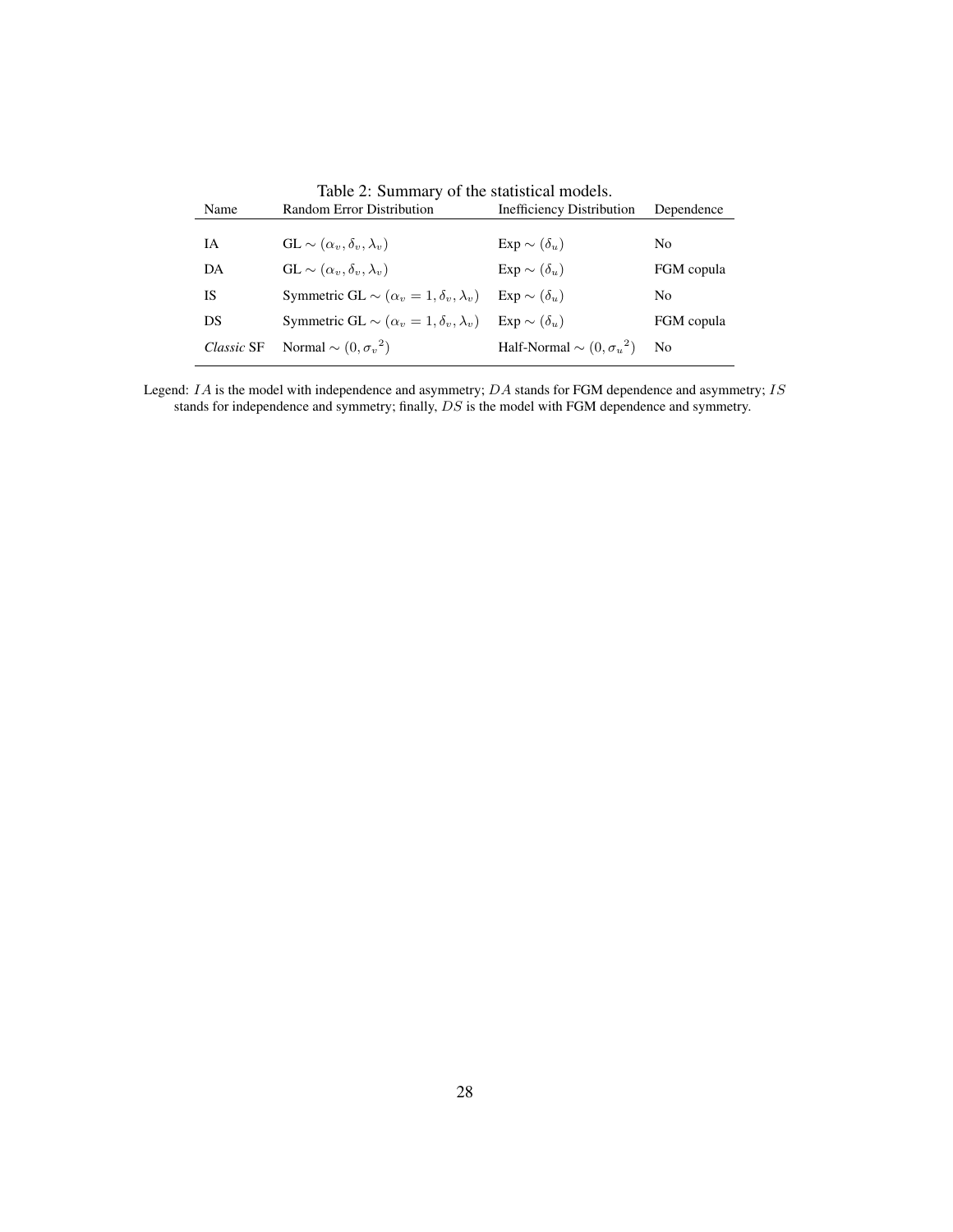|                         | IA       | DA       | IS       | DS       | Classic SF | Classic SF<br>Intercept |
|-------------------------|----------|----------|----------|----------|------------|-------------------------|
| $\beta_0$               |          |          |          |          |            | 2.4507                  |
|                         |          |          |          |          |            | (8.85)                  |
| $\beta_1$ (lemployment) | 0.8316   | 0.8179   | 0.7968   | 0.7995   | 0.7373     | 0.7920                  |
|                         | (8.43)   | (25.19)  | (23.84)  | (23.09)  | (0.72)     | (20.67)                 |
| $\beta_2(lcap)$         | 0.1817   | 0.1864   | 0.1912   | 0.1879   | 0.6097     | 0.1913                  |
|                         | (1.60)   | (8.29)   | (7.12)   | (6.89)   | (1.01)     | (6.28)                  |
| $\delta_u$              | 0.0132   | 0.0458   | 0.0002   | 0.0750   |            |                         |
|                         | (0.54)   | (0.79)   | (0.01)   | (0.79)   |            |                         |
| $\alpha_v$              | 5.5389   | 2.6832   |          |          |            |                         |
|                         | (79.34)  | (4.53)   |          |          |            |                         |
| $\delta_v$              | 0.1361   | 0.1291   | 0.0994   | 0.1035   |            |                         |
|                         | (8.88)   | (2.36)   | (8.63)   | (3.48)   |            |                         |
| $\lambda_v$             | 2.0938   | 2.2616   | 2.4218   | 2.5075   |            |                         |
|                         | (5.86)   | (24.06)  | (19.25)  | (16.40)  |            |                         |
| $\theta$                |          | 0.9995   |          | 0.99998  |            |                         |
|                         |          | (0.18)   |          | (0.35)   |            |                         |
| Obs                     | 54       | 54       | 54       | 54       | 54         | 54                      |
| log-likelihood          | 17.22    | 17.22    | 15.58    | 15.59    | $-41.07$   | 13.58                   |
| <b>AIC</b>              | $-22.44$ | $-20.44$ | $-21.15$ | $-19.19$ | 90.14      | $-17.17$                |

Table 3: Estimations of production SF using US textile industry data (1979).

Source: our elaborations on data from the NBER productivity database. The dependent variable is the value added (in log).

Legend:  $IA =$  model with independence and asymmetry;  $DA =$  model with FGM dependence and asymmetry;  $IS =$ model with independence and symmetry;  $DS$  = model with FGM dependence and symmetry.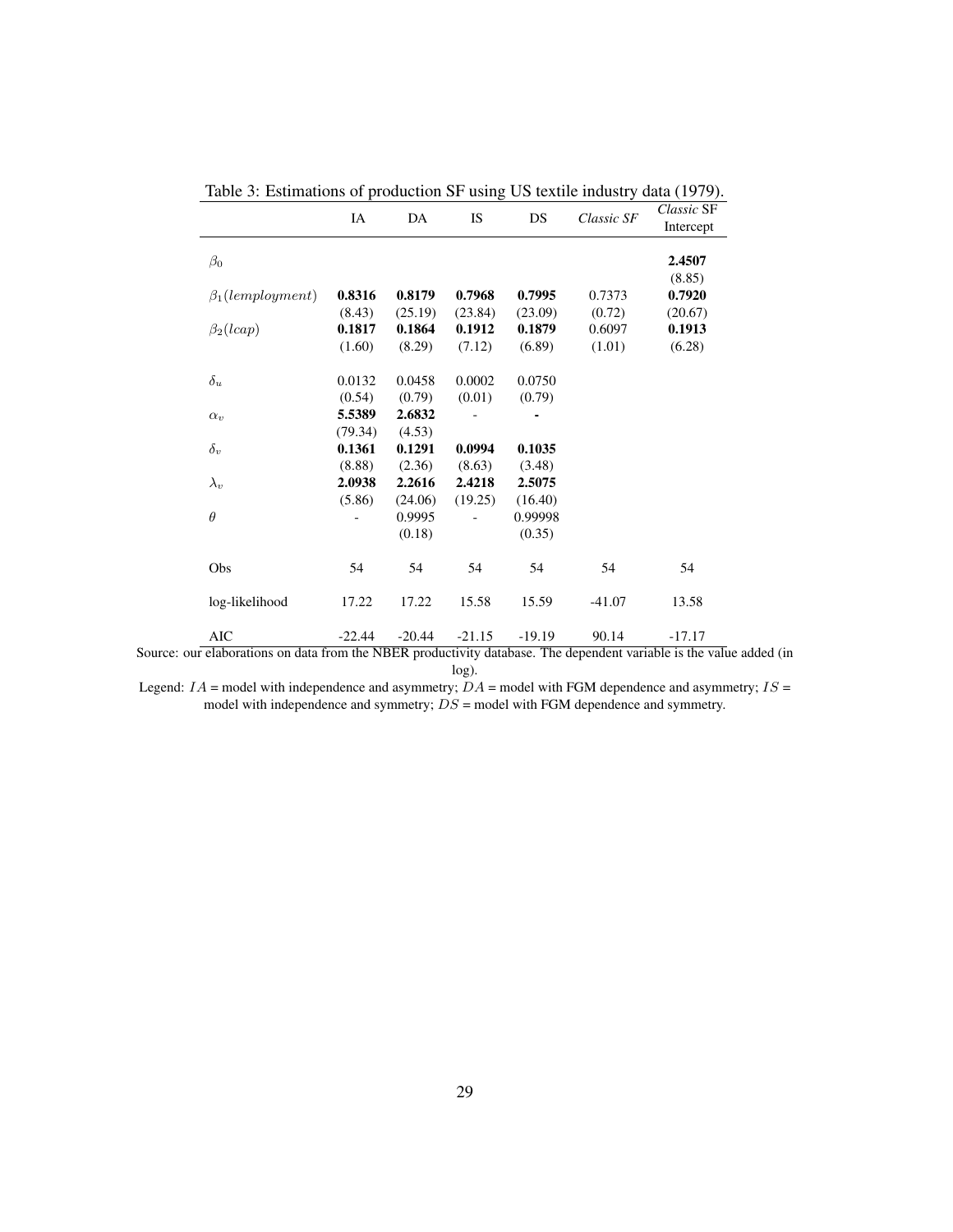|                                                | IA             | DA          | <b>IS</b>   | DS          |
|------------------------------------------------|----------------|-------------|-------------|-------------|
|                                                |                |             |             |             |
| $\delta_u$                                     | 0.0132         | 0.0458      | 0.0002      | 0.0750      |
| $\alpha_v$                                     | 5.5389         | 2.6832      | 1           | 1           |
| $\delta_v$                                     | 0.1361         | 0.1291      | 0.0994      | 0.1035      |
| $\lambda_v$                                    | 2.0938         | 2.2616      | 2.4218      | 2.5075      |
| $\theta$                                       | $\overline{0}$ | 0.9995      | $\theta$    | 0.99998     |
| $E(\epsilon)$                                  | 2.3794         | 2.3923      | 2.4216      | 2.4325      |
| $V(\epsilon)$                                  | 0.0343         | 0.0323      | 0.0325      | 0.0331      |
| $Me(\epsilon)$                                 | 2.3549         | 2.3741      | 2.4216      | 2.4331      |
| $E[\epsilon - E(\epsilon)]^3$                  | 0.005953       | 0.004435    | $-1.82E-11$ | $-0.002381$ |
| u-component                                    | $-0.000005$    | $-0.000192$ | $-1.82E-11$ | $-0.000844$ |
| v-component                                    | 0.005957       | 0.004746    | 0           | 0           |
| dependence-component                           | 0              | $-0.000119$ | 0           | $-0.001537$ |
| $E[\epsilon - Me(\epsilon)]^3$                 | 0.0085         | 0.0062      | 6.80E-09    | $-0.0024$   |
| $\sum [\hat{\epsilon} - Me(\hat{\epsilon})]^3$ | 0.5749         | 0.5125      | 0.4513      | 0.4498      |

Table 4: Summary measures and skewness of the composite error (data from NBER).

Source: our elaborations on data from the NBER productivity database.

Legend1  $IA$  = model with independence and asymmetry;  $DA$  = model with FGM dependence and asymmetry;  $IS$  = model with independence and symmetry;  $DS =$  model with FGM dependence and symmetry.

 $E[\epsilon - Me(\epsilon)]^3 = E[\epsilon - E(\epsilon)]^3 + [E(\epsilon) - Me(\epsilon)]^3 + 3[E(\epsilon) - Me(\epsilon)]V(\epsilon)$ 

 $E[\epsilon - E(\epsilon)]^3$ =*u-component*+*v-component*+*dependence-component*<br> $\sum [\hat{\epsilon} - Me(\hat{\epsilon})]^3$  is calculated as shown in Zenga (1985) for descriptive measures.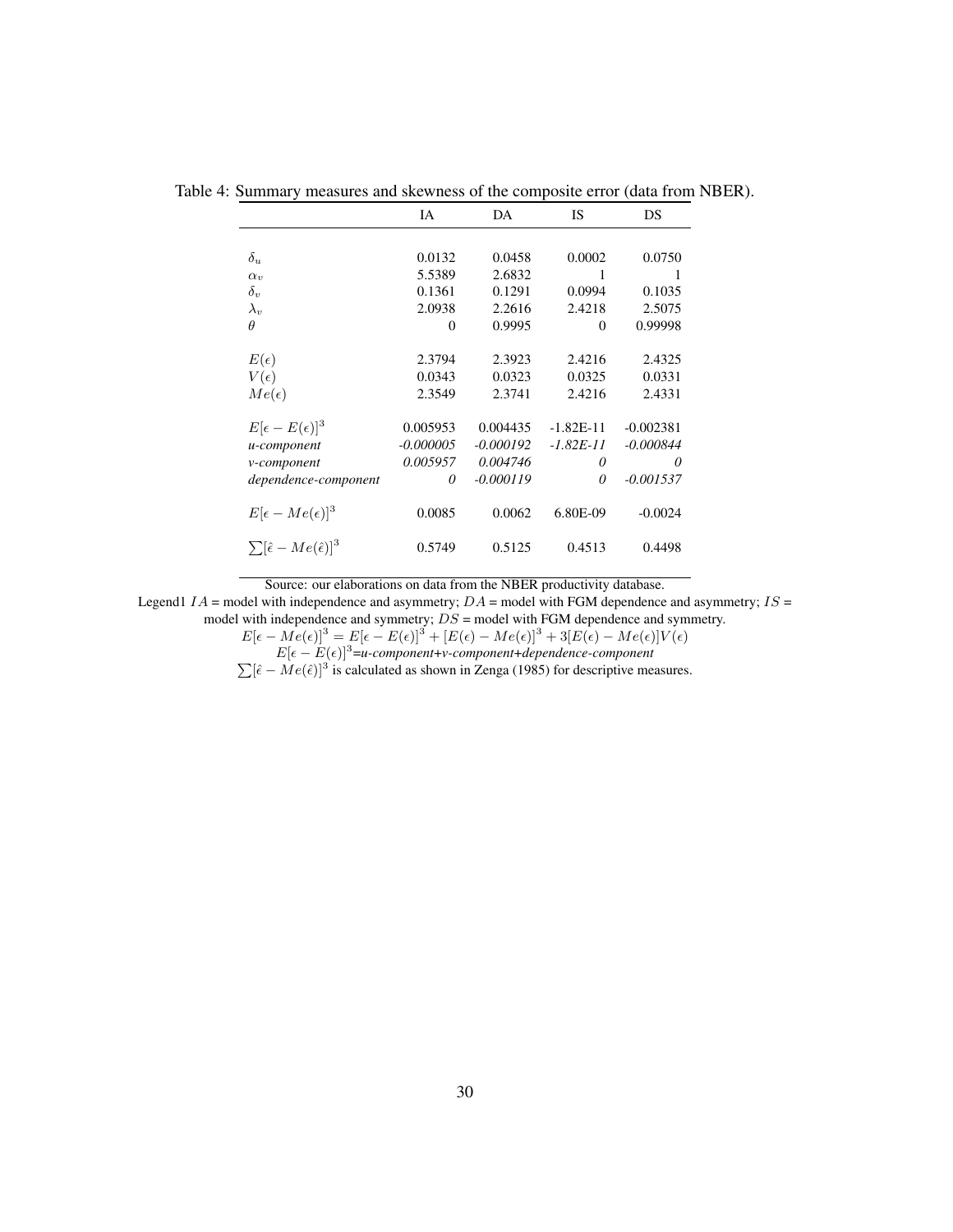Table 5: Some descriptive statistics of Technical Efficiency (data from NBER).

|             | ĪА     | DA     | IS       | DS     | Classic SF | Classic SF -<br>Intercept |
|-------------|--------|--------|----------|--------|------------|---------------------------|
| Mean        | 0.9870 | 0.9563 | 0.9998   | 0.9305 |            | 0.999546                  |
| Stand. Dev. | 0.0011 | 0.0028 | 2.26e-07 | 0.0085 | 0          | $6.18e-07$                |
| Min         | 0.9831 | 0.9492 | 0.9997   | 0.9066 |            | 0.999545                  |
| Max         | 0.9881 | 0.9587 | 0.9998   | 0.9385 |            | 0.999548                  |

Source: our elaborations on data from the NBER productivity database.

Legend1  $IA$  = model with independence and asymmetry;  $DA$  = model with FGM dependence and asymmetry;  $IS$  = model with independence and symmetry;  $DS =$  model with FGM dependence and symmetry.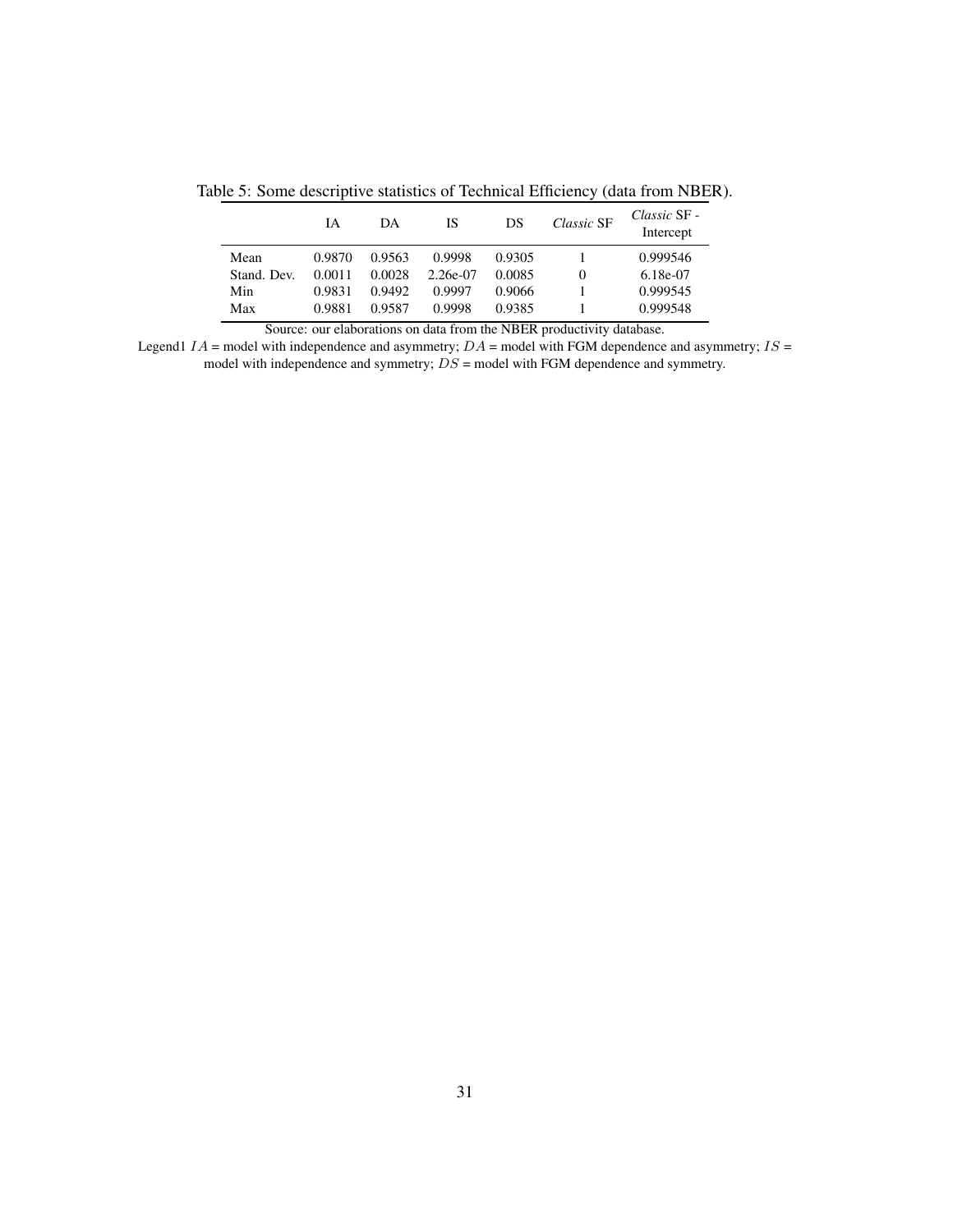|                              | IA        | DA        | <b>IS</b> | DS        | Classic SF | Classic SF -<br>Intercept |
|------------------------------|-----------|-----------|-----------|-----------|------------|---------------------------|
| $\beta_0$                    |           |           |           |           |            | 2.5619                    |
|                              |           |           |           |           |            | (20.78)                   |
| $\beta_1(llabour)$           | 0.7497    | 0.7525    | 0.7372    | 0.7219    | 0.5583     | 0.7203                    |
|                              | (37.39)   | (37.78)   | (36.62)   | (35.92)   | (20.73)    | (32.59)                   |
| $\beta_2$ ( <i>capital</i> ) | 0.0972    | 0.0970    | 0.0969    | 0.0979    | 0.1132     | 0.0970                    |
|                              | (8.12)    | (8.15)    | (7.97)    | (8.06)    | (5.47)     | (7.28)                    |
| $\beta_3(lICT)$              | 0.0923    | 0.0909    | 0.1058    | 0.1188    | 0.2448     | 0.1110                    |
|                              | (6.62)    | (6.52)    | (7.49)    | (8.34)    | (13.59)    | (7.17)                    |
| $\beta_4(lR\&D)$             | 0.0956    | 0.0947    | 0.1047    | 0.1054    | 0.2059     | 0.0986                    |
|                              | (7.33)    | (7.32)    | (7.92)    | (8.01)    | (11.82)    | (6.62)                    |
| $\delta_u$                   | 0.3123    | 0.3499    | 0.2533    | 0.2688    |            |                           |
|                              | (16.12)   | (9.85)    | (10.07)   | (6.01)    |            |                           |
| $\alpha_v$                   | 3.4756    | 2.4054    |           |           |            |                           |
|                              | (2.65)    | (3.32)    |           |           |            |                           |
| $\delta_v$                   | 0.2205    | 0.2362    | 0.1939    | 0.2188    |            |                           |
|                              | (19.57)   | (12.21)   | (20.49)   | (17.80)   |            |                           |
| $\lambda_v$                  | 2.2115    | 2.3439    | 2.3254    | 2.2408    |            |                           |
|                              | (15.34)   | (16.87)   | (20.58)   | (18.65)   |            |                           |
| $\theta$                     |           | 0.7016    |           | 0.7854    |            |                           |
|                              |           | (1.61)    |           | (2.91)    |            |                           |
| Mean Efficiency              | 0.7651    | 0.7432    | 0.7997    | 0.7887    | 0.99996    | 0.6897                    |
| Obs                          | 939       | 939       | 939       | 939       | 939        | 939                       |
| log-likelihood               | $-538.56$ | $-535.92$ | $-549.09$ | $-546.52$ | $-751.81$  | $-599.94$                 |
| <b>AIC</b>                   | 1093.12   | 1089.84   | 1112.18   | 1109.04   | 1515.62    | 1211.88                   |

Table 6: Estimations of production SF for the Italian manufacturing firms using data from AIDA (2009).

Source: our elaborations on data from the AIDA dataset. The dependent variable is the value added (in log). Legend:  $IA$  = model with independence and asymmetry;  $DA$  = model with FGM dependence and asymmetry;  $IS$  = model with independence and symmetry;  $DS$  = model with FGM dependence and symmetry.